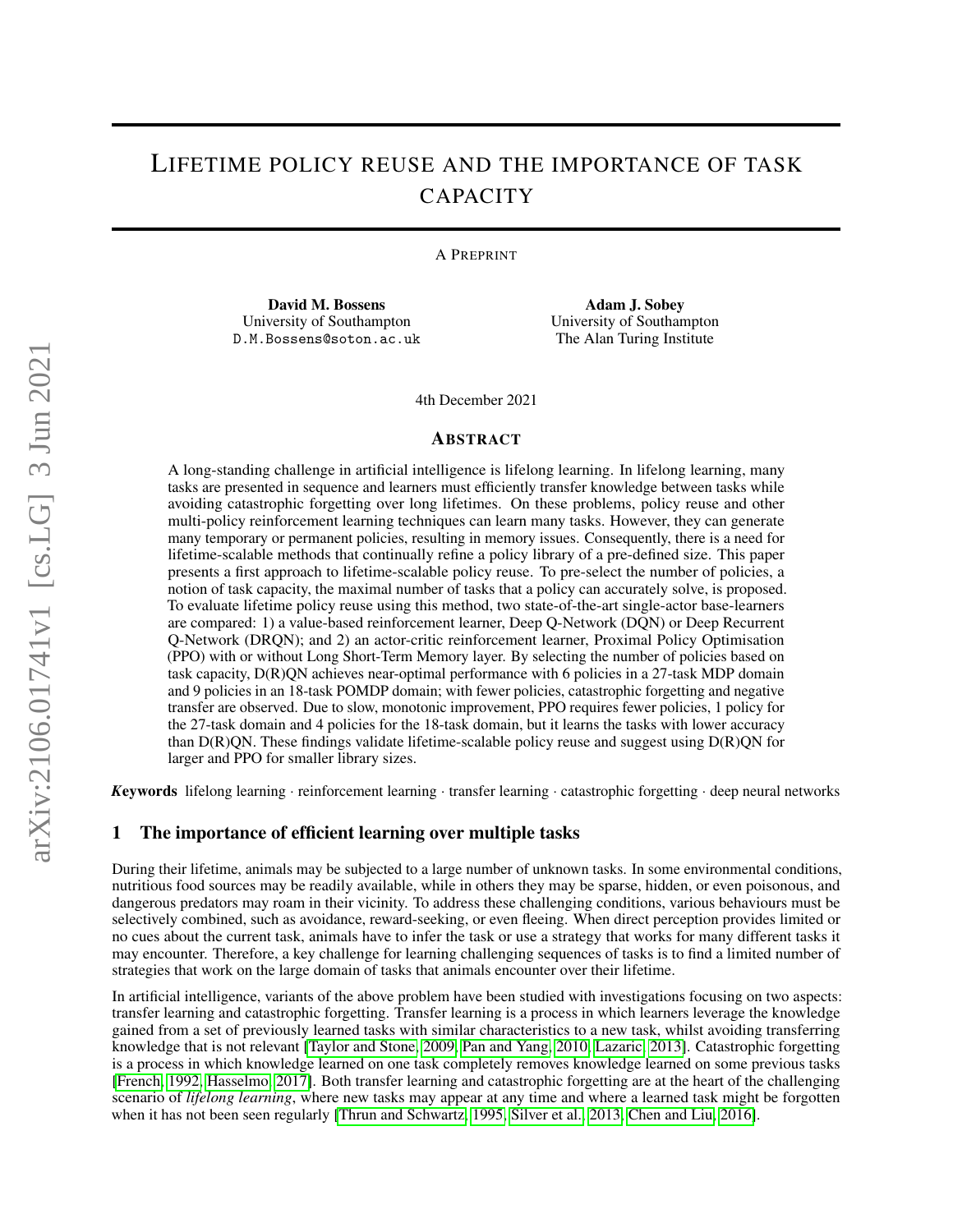Lifelong learning can be performed with a single representation shared (almost) completely across all tasks or with a variety of representations specialised to a subset of tasks. Although the first approach can be efficient in specialised cases, the second approach has the benefit of being applicable to larger task sets with more widely varying tasks and of allowing greater task specialisation. This paper focuses on the second approach, with a particular emphasis on scalability towards a full *lifetime* setting, where a task sequence of indefinite length and of unknown temporal structure is provided to the learner. The lifetime setting also comes with limited prior knowledge and low designer effort: since the learning agent is not continually supervised, the learner is not given an easy-to-learn curriculum nor is it always allowed to converge on a task before learning the next. Instead, all learning takes place in an 'anti-curriculum' setting where tasks follow each other rapidly and randomly. With this setting in mind, the paper develops lifetime-scalable methods which have a fixed-size memory to allow solving task-sequences of indefinite length without memory issues. To do so, the paper provides a methodology to address three issues that arise within this context:

- Task capacity: to pre-determine the number of representations required for lifelong reinforcement learning.
- Lifetime policy reuse: to perform online multi-representation reinforcement learning which has a fixed number of representations chosen by the task capacity and which allows continued improvements across the lifetime.
- Applicability/Model-agnosticism: to provide a multi-representation method with applicability to different base-learners.

The approach is demonstrated on two different lifelong learning domains, characterised by: 1) 18 to 27 unique tasks, a number of tasks smaller than the full lifetime setting but comparable to the state-of-the-art; and 2) random task presentation, making the environment challenging as full convergence is not possible on any task before proceeding to the next.

# 2 Reinforcement learning preliminaries

In reinforcement learning, an agent interfaces with the environment in the following control cycle. First, it receives the state of the environment, a state s from the state space  $S$  that directly corresponds to a unique environment state, or a more limited observation, an observation  $\sigma$  from the observation space  $\mathcal O$  that is only a partial observation of the environment state. Then, based on the full state, if it is observable, or else the more limited observation, it performs an action a according to its policy  $\pi : \mathcal{S} \to \mathcal{A}$  where  $\mathcal{A}$  is the space of actions; and finally, it receives a real-valued reward  $r$  from the environment. The policy can be formulated explicitly or implicitly; for example, an often-used approach is to define an action-value function Q, which represents the utility  $Q(s, a)$  of any state-action pair  $\langle s, a \rangle$ , and then select the optimal action for the given state probabilistically according to the action-value function. To adaptively increase the reward intake over time, the learning agent will perform periodic updates to its value-function or directly to its policy. The policy and the value-function are often fitted through a function approximator, such as a deep neural network, to be able to solve larger state spaces.

The most common frameworks in reinforcement learning are Markov Decision Processes (MDPs) and Partially Observable Markov Decision Processes (POMDPs).

An MDP is defined by a tuple  $\langle S, A, T, r, \gamma \rangle$ , where: S is the state space; A is the action space; T is a probabilistic function such that  $s_{t+1} \sim \mathcal{T}(s_t, a_t)$  denotes the state  $s_{t+1} \in \mathcal{S}$  that follows after selection action  $a_t \in \mathcal{A}$  in state  $s_t \in \mathcal{S}$ ;  $r_t = r(s, a)$  denotes the real-valued reward at time t after performing action  $a_t$  in state  $s_t$ ; and  $\gamma \in [0, 1]$  denotes the discount parameter that represents the patience in the objective of the learning agent according to the expected discounted cumulative reward  $\mathbb{E}[\sum_{j=0}^H \gamma^j r_{t+j}]$ , where H is the horizon. Due to the transition function T being based only on the current state-action-pair, the MDP follows the Markov property such that  $\mathbb{P}(s_{t+1}|s_{t}a_{t}) = \mathbb{P}(s_{t+1}|s_{t}a_{t} \dots s_{1}a_{1}).$ 

The POMDP generalises the MDP to account for partial observability making it more widely applicable. The POMDP  $\langle S, A, T, r, \gamma, O, T_o \rangle$  assumes an underlying MDP but additionally incorporates an observation space O and an observation transition function  $\mathcal{T}_o$ , such that  $o_{t+1} \sim \mathcal{T}_o(s_t, a_t)$  is the observation following action  $a_t \in \mathcal{A}$  in state  $s_t \in S$ . In POMDPs, the observations are input to the learning agent, rather than the states, and the Markov property does not hold for the observations. That is, it is not required that  $\mathbb{P}(o_{t+1}|o_t a_t \dots o_1 a_t) = \mathbb{P}(o_{t+1}|o_t a_t)$ . However, the states of the underlying MDP still follow the Markov property. The MDP can therefore be seen as a special-case POMDP in which observations and states are always equal such that  $\mathcal{O} = \mathcal{S}$  and  $\mathcal{T}_o = \mathcal{T}$ .

While traditional reinforcement learning solves a single MDP or POMDP, this paper will focus on how to solve lengthy sequences of MDPs and POMDPs. This requires leveraging the knowledge gained from one task to another, based on a more long-term perspective than provided by the discounted cumulative reward; in particular, the work will focus on how to select reinforcement learning policies to optimise the lifetime average reward  $\mathcal{R} = \frac{1}{T} \sum_{t=0}^{T} r_t$ , where T is the length of the lifetime of the reinforcement learning agent.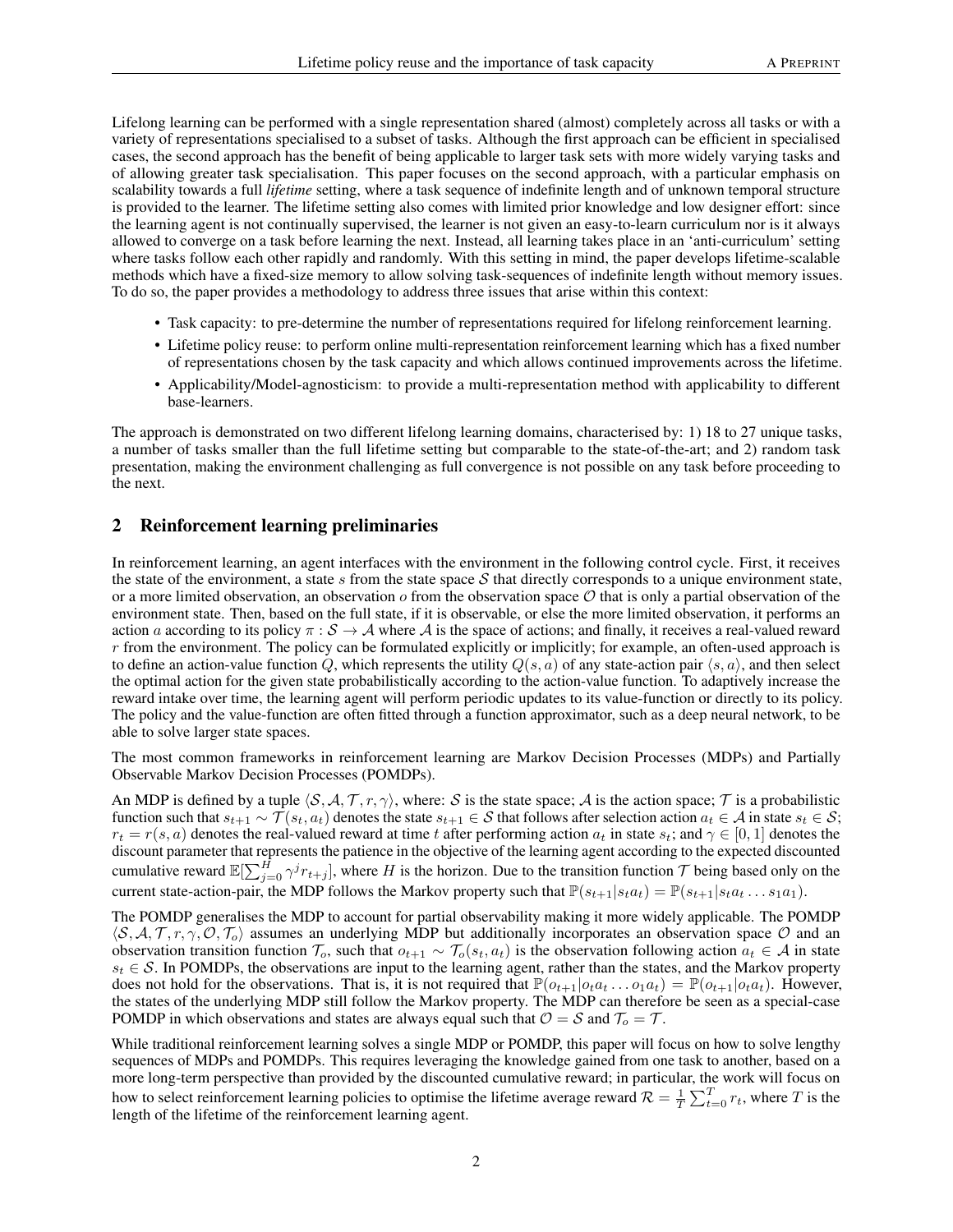# 3 Lifelong reinforcement learning: a review

Lifelong reinforcement learning (LRL) is one of the branches of lifelong learning which focuses on the problem setting of reinforcement learning. This section surveys the field, identifying scalability to a large number of widely varying tasks and applicability to different base-learners as key gaps in the current state-of-the-art.

# 3.1 Single-policy methods

Most LRL approaches consider how to learn with a single policy and provide some task-specific aspects. The main aim of this approach is that it allows transferable features to be efficiently learned within a single representation while adding some additional task-specificity. Specificity may be represented in architectural components or within the training algorithm itself to improve performance on multiple tasks [\[Kirkpatrick et al., 2017,](#page-21-6) [Jung et al., 2017,](#page-21-7) [Li and](#page-21-8) [Hoiem, 2018,](#page-21-8) [Rusu et al., 2016,](#page-21-9) [Isele and Cosgun, 2018,](#page-21-10) [Schaul et al., 2015,](#page-21-11) [Deisenroth et al., 2014\]](#page-21-12). While a single policy is compact and the neural network's hidden layers close to the input layer are able to represent transferable features, it can bring disadvantages. The number of neurons may grow with the number of tasks [\[Rusu et al., 2016\]](#page-21-9), or expert knowledge of the task's relevant features may be needed as inputs to the learning system [\[Schaul et al., 2015,](#page-21-11) [Deisenroth et al., 2014\]](#page-21-12). Further, there may be no common representation to all tasks; for example, one lifelong learning approach, which reused a single Deep Q-Network policy on all of the tasks, has also been outperformed by task-specific DQN policies [\[Mnih et al., 2015,](#page-21-13) [Kirkpatrick et al., 2017\]](#page-21-6). More generally, these approaches typically have a few limiting assumptions on the relation between tasks. For example, [Cheung et al.](#page-21-14) [\[2020\]](#page-21-14) and [Lecarpentier and Rachelson](#page-21-15) [\[2019\]](#page-21-15) require some bounds on the change in reward function and transition function, implying it is more suited to continuously changing scenarios rather than a sequence of tasks from a wide task domain.

# 3.2 Policy reuse

To avoid some of the above-mentioned challenges, some have recognised the need for learning with multiple policies. In particular, policy reuse methods learn a limited number of policies each specialised to their own subset of tasks as a means to improve transfer to a new unseen task [\[Wang et al., 2018,](#page-21-16) [Li et al., 2018,](#page-21-17) [Li and Zhang, 2018,](#page-21-18) [Rosman et al.,](#page-21-19) [2016,](#page-21-19) [Fernández and Veloso, 2006\]](#page-21-20). The approach represents a step forward in improving the scalability of multiple policy approaches as some empirical results have shown the viability of transfer learning. For example, 50 tasks in an office domain were learned with 14 Q-learning policies; the results show this was possible by learning a common policy for all of the tasks which have their goal locations in the same room [\[Fernández and Veloso, 2006,](#page-21-20) [Watkins and Dayan,](#page-22-0) [1992\]](#page-22-0). To the authors' best knowledge, this number of tasks has not been replicated in other studies.

To scale the policy reuse approach to memory-consuming deep reinforcement learners or to even more policies than is currently the case, current methods have their limitations. In particular, growing the policy library without an increasing number of temporary or permanent policies remains a challenge in policy reuse. Most works have focused on how to select the new policy for a new, unlabeled task (see e.g. [Rosman et al.](#page-21-19) [\[2016\]](#page-21-19)). Other works have provided tools to build the policy library. In [Fernández and Veloso](#page-21-20) [\[2006\]](#page-21-20), new, temporary policies are formed for new tasks and these may be added to the library if after convergence on the task the resulting policy performs significantly better than the existing policies in the library. A downside of this method is that when convergence is not allowed, and many tasks are randomly presented, memory issues may become apparent. In [Hernandez-Leal et al.](#page-22-1) [\[2016\]](#page-22-1), one also forms new policies for new tasks but all policies are added to the library, which implies memory issues will be apparent even more rapidly.

More generally, policy reuse has been limited in its applicability as base-learners other than Q-learning methods have yet to be incorporated with policy reuse. This would be particularly desirable after results suggesting Q-learning may not be suitable for reuse on many tasks, since (i) policy reuse with Q-learning policies may result in negative transfer, being outperformed by task-specific Q-learning [\[Li et al., 2018\]](#page-21-17); and (ii) a single-policy lifelong learning approach with DQN has been outperformed by task-specific DQN policies [\[Mnih et al., 2015,](#page-21-13) [Kirkpatrick et al., 2017\]](#page-21-6).

### 3.3 Alternative multi-policy methods

A variety of alternative approaches have been taken to multi-policy lifelong reinforcement learning. These methods assume some similarity across all tasks and are therefore not the method of choice to learn large sets of tasks with widely varying dynamics and reward functions.

One approach is to provide an initial policy based on the prior tasks and then generate a new policy for each additional task encountered during operation [\[Abel et al., 2018,](#page-22-2) [Finn et al., 2017,](#page-22-3) [Wilson et al., 2007,](#page-22-4) [Konidaris et al., 2012,](#page-22-5) [Thrun](#page-22-6) [and Sullivan, 1995\]](#page-22-6). However, each task requires a new policy to be stored, causing memory problems when a long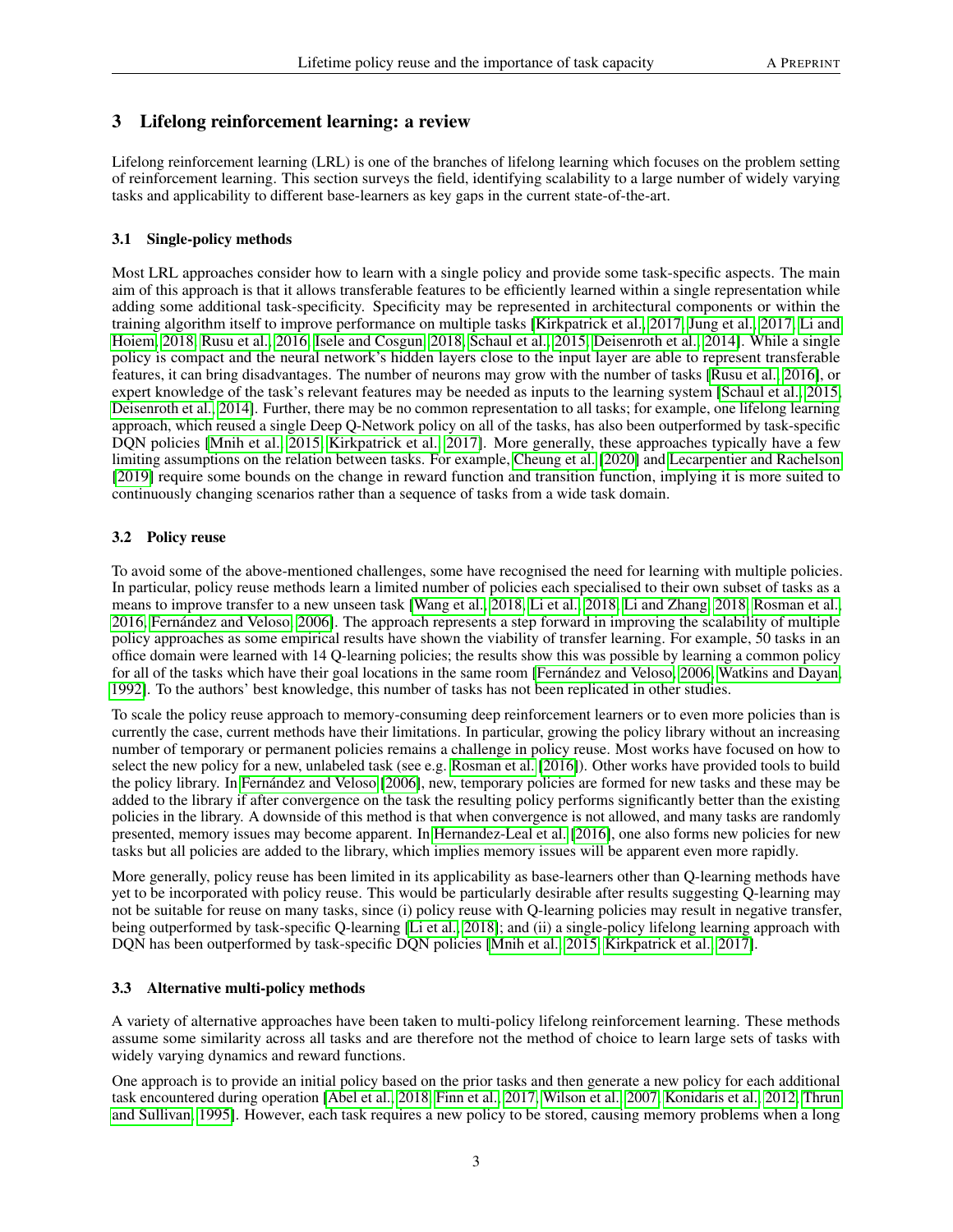sequence of tasks is considered. Moreover, finding an initial policy may be difficult to locate in parameter space when tasks require widely differing policies.

Hierarchical approaches are proposed to improve transfer learning by learning sub-policies that achieve a subgoal or search for a rewarding high-level state [\[Thrun and Schwartz, 1995,](#page-21-3) [Brunskill and Li, 2014,](#page-22-7) [Konidaris et al., 2012,](#page-22-5) [Tessler et al., 2016,](#page-22-8) [Li et al., 2019\]](#page-22-9). Sub-policies used in this way represent solutions to sub-tasks which occur across a number of different tasks, reducing the number of required policies. While there are a few exceptions (e.g., [\[Levy et al.,](#page-22-10) [2019\]](#page-22-10)), a downside of this approach is that (i) there is a need for two separate phases, one to learn sub-policies, and one to combine them; and (ii) that tasks may come in clusters in which similar tasks are more efficiently solved by a common policy.

# 3.4 Meta-learning

Meta-learning, in which a meta-level algorithm optimises the underlying learning algorithm itself by means of a meta-level objective, has been investigated in domains relevant for lifelong learning. In general, such methods share key aims, such as learning over an extended lifetime and improving generalisation but do not consider the same learning setting or the same goal to learn widely varying task sequences.

Meta-learning methods are particularly prevalent in supervised learning. For example, hyper-networks, in which a top-level super-ordinate network performs gradient descent to optimise a sub-ordinate network, can solve a variety of tasks from within a similar class [\[Hochreiter et al., 2001,](#page-22-11) [Andrychowicz et al., 2016\]](#page-22-12).

In meta-reinforcement learning, the literature focuses on generic aspects of reinforcement learning such as improved exploration (e.g., [Xu et al.](#page-22-13) [\[2018\]](#page-22-13)). Other meta-reinforcement learning approaches have focused specifically on settings relevant to lifelong learning: multi-task learning, in which multiple tasks are learned in batch (e.g., [Finn et al.](#page-22-3) [\[2017\]](#page-22-3)); continual learning, in which a limited number of similar tasks of increasing difficulty are presented (e.g., [Riemer et al.](#page-22-14) [\[2019\]](#page-22-14)); and lifetime reinforcement learning methods that are guided by the lifetime average reward to improve the system in long-term environments (e.g., [Bossens et al.](#page-22-15) [\[2019\]](#page-22-15)). The lifetime policy reuse method is partly inspired by the latter approach.

# 4 Lifetime policy reuse

Lifetime policy reuse is a method that merges the construction of a policy library with its actual reuse. Contrasting to alternative methods, which initialise new policies for every task, lifetime policy reuse avoids excessive memory consumption by using a number of policies fixed at design-time and by continually refining those policies based on incoming tasks across the lifetime. The name lifetime policy reuse is chosen to reflect three of its principles:

- 1. The policies in the library are *adjusted throughout the entire lifetime* of the reinforcement learning agent;
- 2. The selection of policies in the library is performed adaptively *based on the lifetime average reward* on the task because without the assumption of convergence on the task, the same task may come back at any given time.
- 3. Since no new policies are generated for new tasks, the method *scales better to lengthy lifetimes with many tasks, by design*. The method avoids an overflow of too many policies existing in memory at the same time, which can be a problem especially with deep neural networks.

### 4.1 Problem setting and algorithmic overview

Assume a finite set of unique reinforcement learning tasks  $\mathcal{F} = \{\tau_1, \tau_2, \dots, \tau_{N_\tau}\}\)$ , each of which will be assumed to be either MDPs or POMDPs. The tasks share the same state- and action-space but come with their own reward functions  $\{r^{\tau_1}, \ldots, r^{\tau_{N_{\tau}}}\}\$  as well as their own transition dynamics  $\{\mathcal{T}^{\tau_1}, \ldots, \mathcal{T}^{\tau_{N_{\tau}}}\}\$ . The discount is considered as a tuning factor for the learner and is the same for all tasks. Unlike traditional policy reuse settings, the tasks are not presented until convergence; instead they are randomly chosen, presented for a smaller number of episodes, and can possibly reoccur later in the lifetime. The purpose of the lifetime policy reuse system is then to optimise the lifetime average reward  $R$  by (a) learning when to select which policy; and (b) training the policies on the tasks for which they are selected.

Before starting the algorithm, the user selects a base-learner (e.g., DQN) and a number of policies,  $N_{\pi}$ , at design-time based on the task capacity (see Section [9\)](#page-16-0) or other model selection criteria. Then the algorithm follows the mechanics illustrated in Figure [1.](#page-4-0) The algorithm initialises a library of policies  $\Lambda = {\pi_1, \dots, \pi_{N_{\pi}}}$  randomly in parameter space. At the start of each episode, the policy selection module decides on the policy to be used for the current task based on the current task index it is provided by the environment. The selected policy interfaces with the environment as the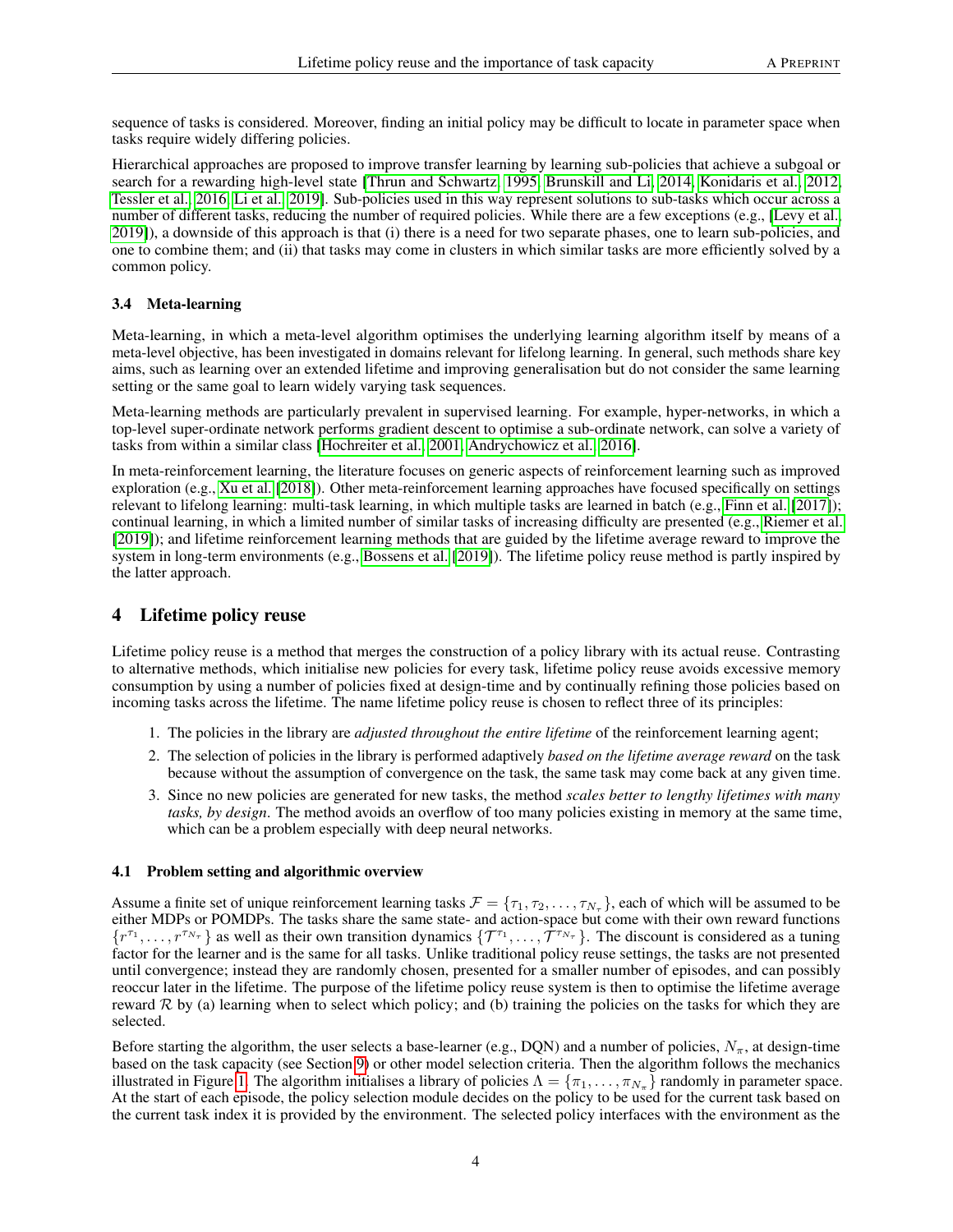<span id="page-4-0"></span>

Figure 1: *Lifetime policy reuse. The following cycle is repeated: first, a policy selector selects a policy to be used; second, the policy interfaces with the environment for a prolonged amount of time (e.g. one episode), during which time it not only acts but also learns in the environment. When the policy has finished, it feeds back its performance to the policy selector.*

base-learner would do in a traditional single-policy approach. After the episode finishes, a new policy is chosen by the policy selection module. Contrasting to traditional policy reuse, policies selected from the library continue to be adjusted throughout their entire lifetimes, performing their periodic updates according to the base-learner that is used.

#### <span id="page-4-2"></span>4.2 Policy selector

One possible benefit of learning with multiple policies is that if one policy is located in a low-performing region of the parameter space, selecting a different policy for the task may be more beneficial than continuing to optimise the current policy for that task.

This kind of adaptivity is included into lifetime policy reuse by using the traditional  $\epsilon$ -greedy exploration-exploitation strategy to adjust the sub-tasks associated with a given policy.  $\epsilon$ -greedy defines a probabilistic map M to select the best policy with a probability  $1 - \epsilon$  and a randomly chosen policy in  $\Lambda$  with probability  $\epsilon$ , where  $\epsilon$  is a small probability, here set as  $\epsilon = 0.10$ . The "best" policy for a task index j is defined in Equation [1](#page-4-1) as the policy with the maximal lifetime average performance,

<span id="page-4-1"></span>
$$
\text{best-policy}(j) = \arg\max_{i} \mathcal{R}_{ij}(t_{ij}),\tag{1}
$$

where  $\mathcal{R}_{ij}(t_{ij}) = \frac{1}{t_{ij}} \sum_{t=0}^{t_{ij}} r_{t_{ij}}$  is the average reward that a policy  $\pi_i$  obtained on task j, and  $t_{ij}$  is a metric defining the time that the policy i has been used on task j. We define the time as the number of episodes for variable-length episodes and as the number of time steps for fixed-length episodes. By default, any policy that has not been selected for a task yet cannot be the best policy and is chosen with probability  $\epsilon$ . This conservative bias aims to first train the best policy repeatedly before selecting another policy, which avoids being inefficient when there are many policies and when reliable evaluation of a policy requires many policy intervals. Any ties for the best policy are broken by uniform random choice.

The lifetime average performance is favoured over a few alternatives. Jumpstart in new tasks could provide a short-term improvement but may be followed by stagnation. Metrics considering rapid improvement in reward in the initial phase of the task-block can have a similar stagnation effect. The asymptotic performance on the task is especially important for long-term scenarios as considered in lifelong learning. However, it is unknown during the learning process and therefore cannot provide online learning. Instead, the lifetime average performance allows online, incremental learning of which policy to select and if it converges, it converges to the asymptotic performance. Finally, while a discounted cumulative reward metric is used for the policies themselves, this metric is not used in the policy selection objective because discounting defines the solution method (i.e., low-patience vs high-patience) rather than the objective itself. To give a practical example, in Pacman- or Atari-games, the reinforcement learning community evaluates the performance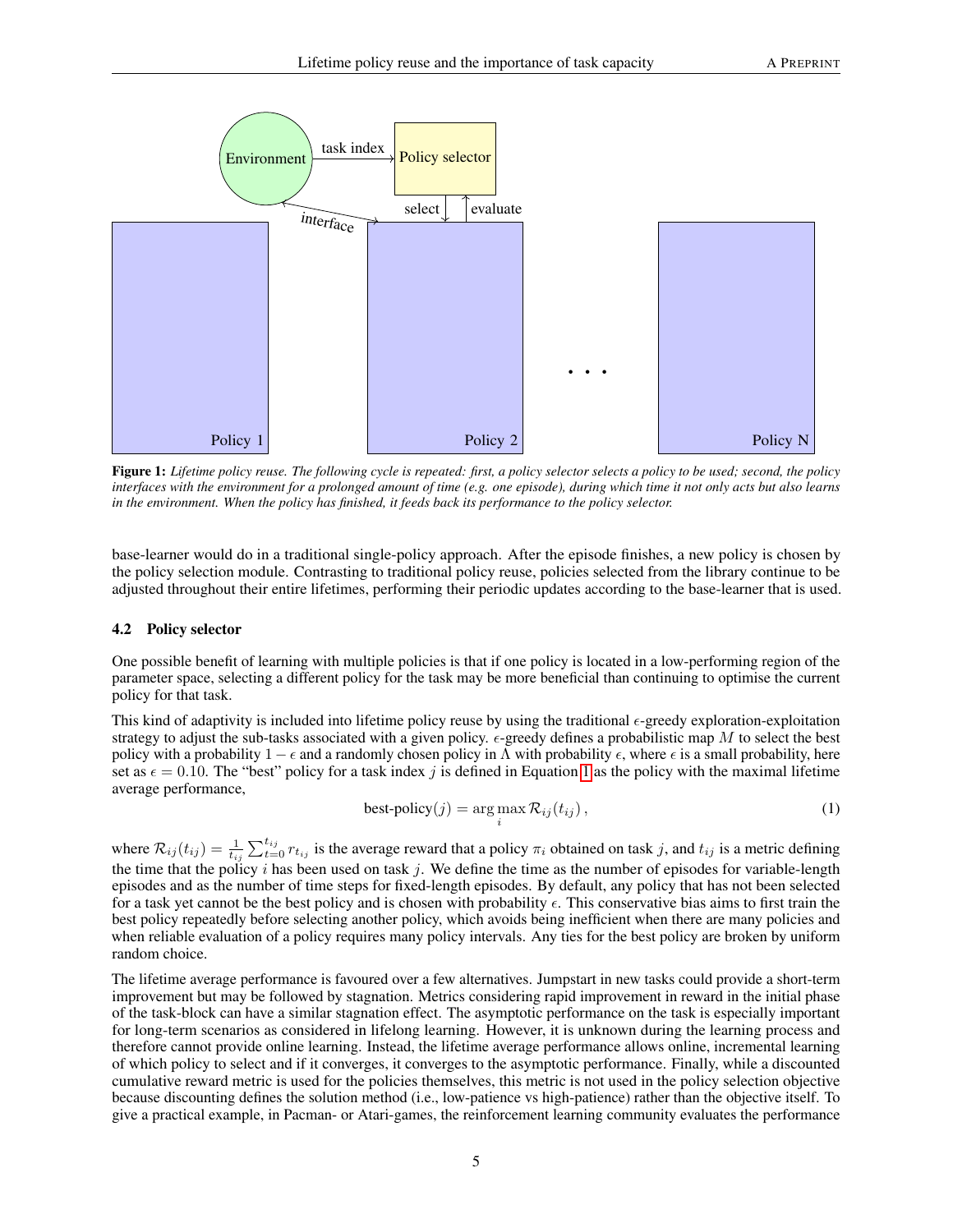of algorithms not on the objective of the learner but on the actual score, be it asymptotic or lifetime average performance. Discounting in continuing environments does not optimise the lifetime average but the lifetime average does (see e.g., [Naik et al.](#page-22-16) [\[2019\]](#page-22-16)).

# <span id="page-5-0"></span>5 Task capacity: a guide to selecting the number of policies

A key concern in lifetime policy reuse is that the number of policies must be carefully selected. If the number of policies is too low, then the learning agent may experience negative transfer and catastrophic forgetting. If the number of policies is too high, this may lead to excessive memory consumption or slower learning on new tasks that are similar to previously seen tasks.

To select the number of policies, this paper proposes the notion of *task capacity*, the maximal number of tasks that can be accurately solved by a single policy associated with the base-learner. The notion comes with two variants: (i) the theoretical task capacity, the number of tasks that a policy can *represent* to sufficient accuracy; and (ii) the empirical task capacity, the number of tasks that a policy can empirically learn to sufficient accuracy. The former does not consider any aspects of learning but does not require any preliminary runs. The latter would require a preliminary test on a representative domain of tasks, similar to a tuning procedure, or can be used as a benchmarking tool to indicate which base-learner is more scalable to a large number of tasks.

#### 5.1 Solving multiple tasks accurately

A near-optimal lifetime policy reuse system yields a lifetime average reward R close to or equal to the optimal  $\mathcal{R}^*$ for all the tasks it is presented. Defining the lifetime loss  $\mathcal{L}(\theta)$  for a policy  $\pi_{\theta}$  as  $\mathcal{L}(\theta) = \mathcal{R}^* - \mathcal{R}$ , a near-optimal reinforcement learner has a negligible lifetime loss. For simplicity of notation,  $\mathcal{R}^*$  will also be used when referring to the lifetime average reward over one or more tasks, which will be clear from the context.

The intuition of near-optimality is further formalised below, along with a sufficiency condition that illustrates that it is sufficient to analyse the states in which the policy performs optimally. The lemma will assume rewards and expected rewards are normalised in [0, 1]; however, this can be scaled to obtain a more general case. A further assumption is the Markov property such that  $\mathbb{P}(s_{t+1}|s_t, a_t, \ldots s_1, a_1) = \mathbb{P}(s_{t+1}|s_t, a_t)$ .

**Lemma 1.** An **epsilon-optimal partition** defines a subet of parameter space  $\Theta_{\epsilon} \subset \Theta$  such that for each  $\theta \in \Theta_{\epsilon}$ , the *policy*  $\pi_\theta$  *parametrised by*  $\theta$  *satisfies*  $\mathcal{L}(\theta) \leq \epsilon \mathcal{R}^*$ . Given an arbitrary task from a given set of tasks,  $\tau \in \mathcal{F}$ , and  $a$ rbitrary  $\epsilon \geq 0$ , an  $\epsilon$ -optimal partition is ensured when  $\sum_{s\in\mathcal{S}^+}\mathbb{P}[s|\pi_\theta]r^\tau(s,a^*)\geq (1-\epsilon)\mathcal{R}^*$ , where  $\mathcal{S}^+$  is the set of *states for which optimal actions are taken by*  $\pi_{\theta}$ *.* 

For arbitrary  $\theta \in \Theta$ , its corresponding policy  $\pi_\theta$  will have a set of states  $\mathcal{S}^+ \subset \mathcal{S}$  for which its chosen action is optimal for task  $\tau \in \mathcal{F}$ , while for the remainder of the states  $\mathcal{S}^- = \mathcal{S} \setminus \mathcal{S}^+$  its action chosen is not optimal for  $\tau$ . Setting the expected reward for any  $s \in S^-$  minimally, 0, for  $\pi_\theta$  allows dropping the summation over  $S^-$  in the equality  $\mathcal{R} = \sum_{s \in \mathcal{S}^-} \mathbb{P}[s | \pi_\theta] r^\tau(s, \pi_\theta(s)) + \sum_{s' \in \mathcal{S}^+} \mathbb{P}[s' | \pi_\theta] r^\tau(s', a^*)$ . This allows the following upper bound to the loss:

$$
\mathcal{L}(\theta) \leq \mathcal{R}^* - \sum_{s' \in \mathcal{S}^+} \mathbb{P}[s' | \pi_\theta] r^\tau(s', a^*), \tag{2}
$$

where  $a^*$  is the optimal action, which is equal to the action taken by  $\pi_\theta$  for all  $s' \in S^+$ . Therefore, an  $\epsilon$ -optimal partition is ensured when

$$
\sum_{s' \in \mathcal{S}^+} \mathbb{P}[s' | \pi_{\theta}] r^{\tau}(s', a^*) \ge (1 - \epsilon) \mathcal{R}^*.
$$
 (3)

Corrolary 1. *Changing transition dynamics limits scalability. With rewards normalised to be positive, a higher*  $\sum_{s\in\mathcal{S}^+}\mathbb{P}[s|\pi_\theta]$  will yield higher  $\sum_{s\in\mathcal{S}^+}\mathbb{P}[s|\pi_\theta]r^\tau(s,a^*)$ . When different tasks have widely varying transition dynamics, then a single policy cannot ensure high-probability reachability across  $\mathcal{S}^+$  for a subset of tasks  $\mathcal{F}_1\subset\mathcal{F}$ ; therefore, *for tasks in*  $\mathcal{F}_1$ ,  $\mathcal{L}(\theta) \leq \epsilon \mathcal{R}^*$  *is not ensured on a task-by-task basis.* 

**Corrolary 2. Changing reward functions limits scalability.** A higher  $r^{\tau}(s, a^*)$  $\sum$ ) *will yield a higher*  $_{s\in S^+}$   $\mathbb{P}[s|\pi_\theta]r^\tau(s,a^*)$ . However, when different tasks have widely varying reward functions, a single policy cannot always ensure epsilon-optimality over all tasks, as for different tasks the optimal state set,  $\mathcal{S}^+$ , may be different.

#### 5.2 Theoretical task capacity

Epsilon-optimality introduced in Lemma 1 can further be used to define *how many* policies are needed or equivalently, how many tasks a single policy can represent accurately. This metric, called the *theoretical task capacity*, is defined below and illustrated on simple examples as well as the 27-task cartpole domain, which will be revisited in Section [6.3.](#page-10-0)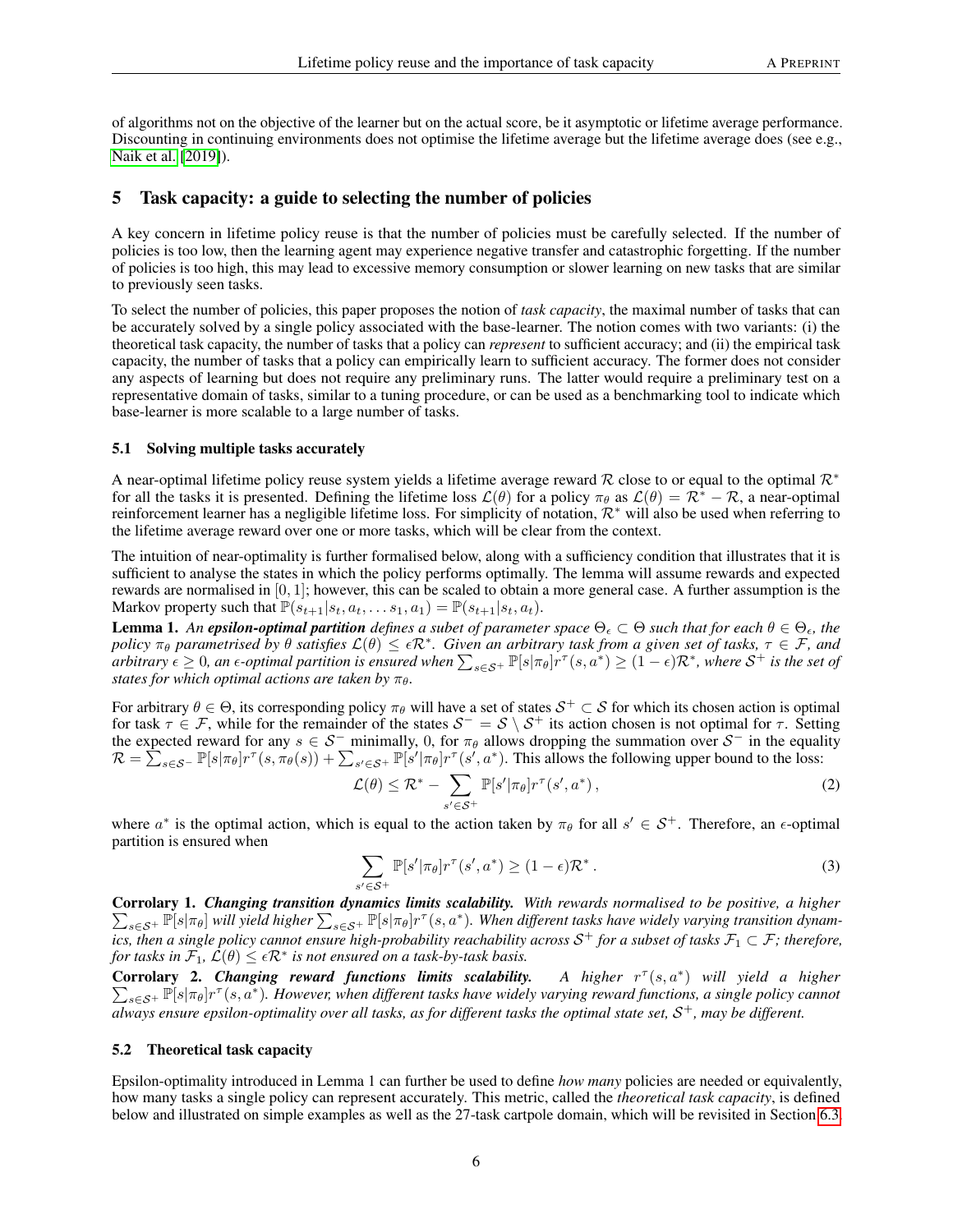The theoretical task capacity is defined representationally based on (i) the hypothesis class  $H$ , the set of allowed policy representations (for example, the set of functions that can be fitted by the function approximator); (ii) the task set  $\mathcal{F}$ ; and (iii) the tolerance,  $\epsilon$ , specified for epsilon-optimality.

Definition 1. *The theoretical task capacity* C *of a hypothesis class* H *with regard to a task set* F *is based on the minimal number of policies in* H *needed to -optimally represent all its tasks, according to*

$$
C(\mathcal{H}, \mathcal{F}, \epsilon) = \max_{N_{\pi}} N_{\tau}/N_{\pi} : \exists \Lambda = \{\pi^1, \dots, \pi^{N_{\pi}}\} \subset \mathcal{H} : \forall \tau \in \mathcal{F} :
$$
  

$$
\exists \pi_{\theta} \in \Lambda : \mathcal{L}(\theta) \leq \epsilon \mathcal{R}^*.
$$
 (4)

Simple examples To illustrate the representational argument made for selecting the number of policies, below are two examples on how the representation of the base-learner limits its theoretical task capacity for a given task set.

Example 1. *Linear approximators for changing reward functions. In this example, a set of 4 polynomial functions must be approximated, providing a simple example in which transition dynamics do not play a role but the reward function changes depending on the task. A policy here simply outputs the estimated function output, with 100% probability. States are sampled independently and identically from a uniform distribution over the state space*  $S = [0, 1]$ *. Consider a task set*  $\mathcal{F} = \{\tau_1, \tau_2, \tau_3, \tau_4\}$ *. Each of its four tasks are defined by the corresponding functions to approximate:*  $f_1(s) = -s^2 + 2s$ ,  $f_2(s) = s^2$ ,  $f_3(s) = -0.01s^2 + 0.02s$ , and  $f_4(s) = 0.01s^2$ ; in other words,  $\pi_{\tau_i}^*(s) = f_i$  for all  $i \in 1,\ldots,4$ . Their reward function is the complement of the absolute error, that is,  $r^{\tau_i}(s,\pi(s)) = 1 - |\pi(s) - \tau_i(s)|$ *for all*  $i \in \{1, \ldots, 4\}$ *. Consider the hypothesis class to be linear classifiers of the form*  $\pi(s) = As$  where  $A \in \mathbb{R}$  *is a constant.*

The theoretical task capacity,  $C$ , the minimal number of linear functions that can be selected while maintaining expected error smaller than  $\epsilon = 0.25$ , is two. An example of such a function set is  $\{\pi^1(s) = s, \pi^2(s) = 0.01s\}$ .  $\pi^1(s)$  can approximate  $f_1$  and  $f_2$  with an expected error of  $\int_0^1 s - s^2 ds = 1/6$ . However,  $\pi^1$  cannot fit  $f_3$  or  $f_4$  to  $\epsilon$ -precision, since for  $f_3$  the expected error is  $\int_0^1 s + 0.01s^2 - 0.02s ds = 0.493 > \epsilon$  and the expected error for  $f_4$  is even larger. The function  $\pi^2(s) = 0.01s$  can fit both  $f_3$  and  $f_4$  with an error of  $0.01 \int_0^1 s - s^2 ds = 1/600$ .

Example 2. *State-action pair representations for changing transition dynamics. In this example, a set of 6 reinforcement learning tasks have different transition dynamics but are otherwise the same, with state space*  $S = \{0, 1, 2, 3, 4\}$ , *action space*  $A = \{-1, +1\}$ *, the initial state*  $s_0 = 0$ *, and the reward function* r *gives a reward equal to the number of successive steps going successfully in one direction. Each task in*  $\mathcal{F} = \{\tau_{1,2}, \tau_{2,3}, \tau_{3,4}, \tau_{3,2}\tau_{2,1}, \tau_{1,0}\}\$ is identified by its unique transition model. For all  $\tau_{i,j}\in\mathcal{F}$ , the transition model  $\mathcal{T}^{\tau_{i,j}}$  defines  $\widetilde{\mathcal{T}}^{\tau_{i,j}}(s,a)=\max(0,\min(s+a,4))$ *except that transitioning from state* i *to state* j *is not allowed.*

Each task  $\tau \in \mathcal{F}$  has reachable states,  $\mathcal{R}^+(\tau)$ , states that can be repeatedly visited until the end of the task, as well as unreachable states,  $\mathcal{R}^{-}(\tau)$ , and the expected reward varies across tasks. For example, in  $\tau_{2,3}$  the optimal task-specific strategy is to take  $a = +1$  until  $s = 2$ , take  $a = -1$  until  $s = 0$ , etc. because state  $s = 3$  is not reachable. The optimal expected reward is  $(0 + 1)/2 = 0.5$ ,  $(0 + 1 + 2)/3 = 1$ , or  $(0 + 1 + 2 + 3)/4 = 1.5$ , respectively, depending on the number of reachable states. Executing a policy optimal for one task  $\tau$  will be sub-optimal for another task  $\tau'$ , with an expected reward of 0 when the agent will attempt to keep moving either forward or backward but get stuck, or an expected reward of  $\sum_{i=0}^{N-1} \frac{i}{N}$ , where  $N = |\mathcal{R}^+(\tau)|$ , as the agent will go back and forth over the smaller path spanned by  $\mathcal{R}^+(\tau)$ . A more expressive reinforcement learner with memory of the previous state could solve multiple tasks satisfactorily by switching direction if it observes its state is the same as before. Due to extending the path with one additional time step of standing still, the expected reward would be reduced by a factor  $\frac{N}{N+1}$  compared to optimal, where  $N$  is the number of reachable states for the task to be solved. Therefore, a single policy would be able to solve tasks for which  $N \ge 3$  with a loss of  $\mathcal{L}(\theta) \le \epsilon \mathcal{R}^*$  where  $\epsilon = 0.25$ , but not other tasks with  $N < 3$ , which would come with greater loss. The number of policies needed is therefore lower-bounded by  $N_\pi \geq 2$ . However, by defining policies which move back and forth in  $[0, 1]$ ,  $[0, 2]$ ,  $[0, 3]$ ,  $[1, 4]$ ,  $[2, 4]$ , and  $[3, 4]$ , the setting  $N_{\pi} = 6$  provides an upper bound to the required policies as this solves all the tasks optimally. Therefore, the corresponding task capacity is bounded by  $1 \leq C \leq 3$ .

Task cluster analysis of the 27-task cartpole domain When exact arguments are not possible, as is the case for deep-reinforcement learners in relatively complex tasks, the theoretical task capacity can be roughly approximated by identifying distinct clusters of tasks. This cluster analysis is now exemplified for deep reinforcement learners on the 27-task Cartpole domain, a domain that will be revisited in the empirical experiments of this paper.

The Cartpole domain includes different MDPs characterised by different transition dynamics. In this domain, a cart must balance a pole placed on its top by moving left or right with fixed force of 1 N. Each time step is rewarded with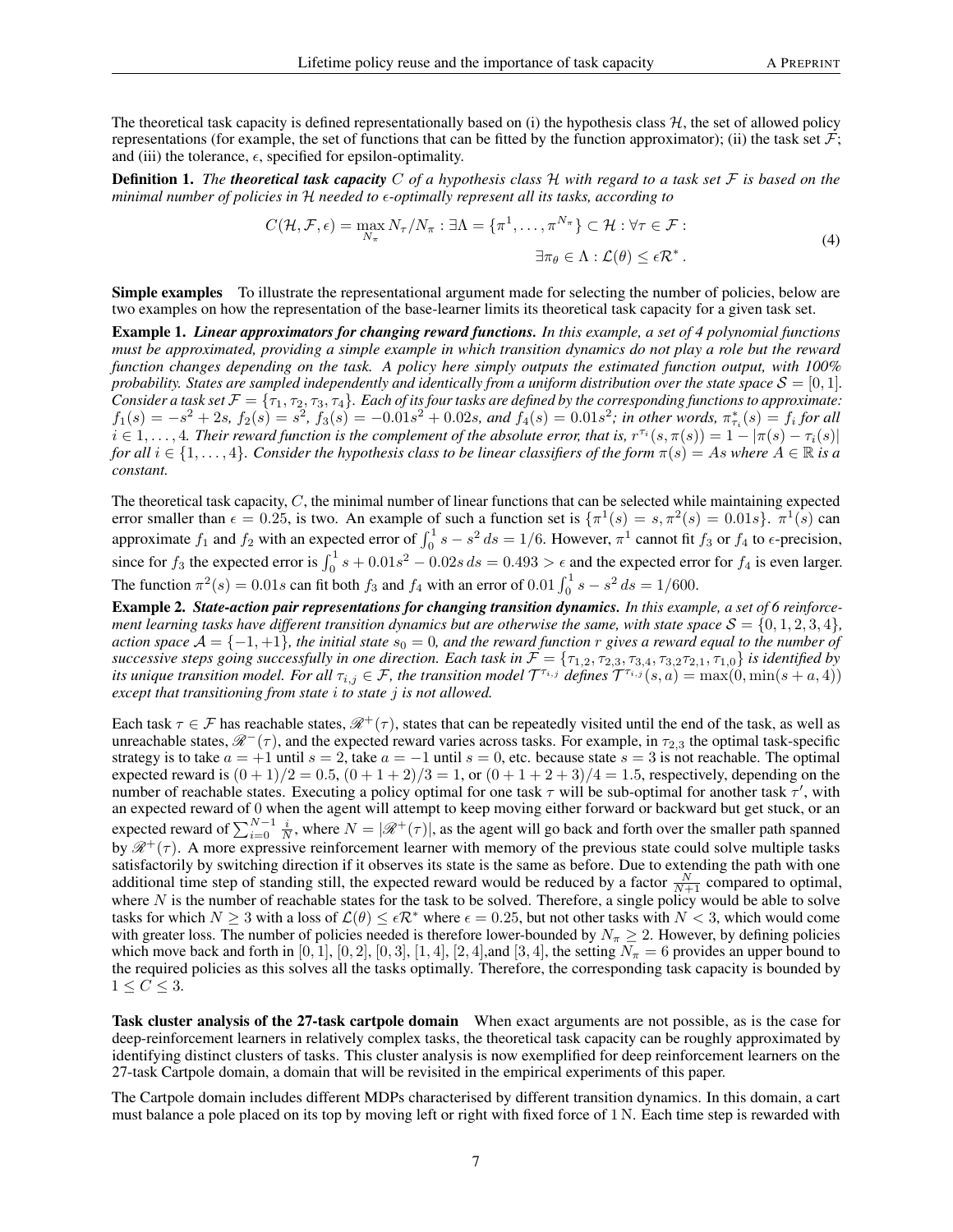$+1$  but the episode terminates when (a) the pole has an angle of more than 15 $\degree$  from vertical; (b) when the distance of the cart to the centre is greater than  $2.4$  m; or (c) 200 time steps are completed, in which case the solution is considered optimal. 27 different tasks are formed in this domain by varying pole length, pole mass, and cart mass. In general, the optimal strategy is to move left when the pole turns left and to move right when the pole turns right. Many actions will come with equal reward of  $+1$ , i.e. all those that do not finish the episode.

A single deep reinforcement learning policy can represent a single task accurately since it can map arbitrary states onto arbitrary low-entropy probability distributions over actions. However, by Corrolary 2, when different MDPs have different transition dynamics, a subset of such tasks will make the policy reach states in which its action is suboptimal. In the Cartpole domain, such suboptimal states can only be the states preceding the above-mentioned terminal states of the type (a) and (b); these states are followed by a reward of 0 while all others are followed by a reward of 1. Therefore, relevant differences in policy requirements across tasks can be identified by observing for each task which states lead to cases (a) and (b) and how frequently.

A computationally cheap experiment is performed, requiring only a few minutes runtime. The experiment tests a random uniform policy on all 27 tasks for 600,000 time steps each, which amounts to 20,000 to 60,000 episodes depending on task difficulty. Since case (b) is observed rarely (at most 15 times), while case (a) happens between 17,000 and 30,000 times, depending on the length of the cart, the focus is on which states precede event (a) and how frequently. In this analysis, clear differences in the angular velocity and the episode length before event (a) are observed across tasks. The cartpole problem is symmetric, so the lowest absolute angular velocity is computed as a boundary between the safe and unsafe regions. With this methodology, 8 clusters of nearby points are observed, with means  $\{(0.026, 17.5), (0.026, 30), (0.0125, 30), (0.013, 17.5), (0.006, 17.5), (0.006, 30), (0.004, 17.5), (0.004, 30)\}.$  Consequently, for epsilon-optimality on each task, a rough estimate of the number of policies required is  $N^{\pi} = 8$ , for a theoretical task capacity of  $C = 3.4$ .

#### 5.3 Empirical task capacity

The theoretical task capacity focuses on representation only: it is not always possible to actually find the library of epsilon-optimal policies, even if they can be represented within the space of policies defined by the hypothesis class  $H$  chosen by the user. First, there is a trade-off between representational capacity and sample complexity, sometimes called expressive efficiency, meaning methods with higher capacity require more data [\[Sontag, 1998,](#page-22-17) [Cohen et al.,](#page-23-0) [2017\]](#page-23-0). Second, the data acquired must fairly represent the function to be approximated, which is not guaranteed in reinforcement learning, because the exploration technique inherently determines the data provided to the learner. Third, the training procedure itself exhibits an inductive bias, preferring some generalisations over others. For example, gradient-descent methods [\[Rumelhart et al., 1986\]](#page-23-1) cannot easily escape local optima in non-convex landscapes, which makes the algorithm favour certain patterns over others. Finally, for lifetime policy reuse systems there is the general temporal structure of task-blocks, consequent presentations of the same type of task that are limited in time, do not guarantee convergence, and follow each other in random order; how exactly these are presented is a major determinant in the success of the system.

For the above reason, an empirical task capacity metric is defined that accounts for learnability. In addition to  $H, \mathcal{F}$ , and  $\epsilon$ , the metric is also dependent on the temporal structure of the environment and the training algorithm of the base-learner. Assuming epsilon-optimal policies can be represented for each task by task-specific learners, which is a safe assumption for deep reinforcement learners, any sub-optimality of the task-specific learner, which has a one-to-one mapping of policies to tasks, must be due to learnability factors. Therefore, the practical task capacity is based on the task-specific learner as a reference point. This leads to a notion of *relative* epsilon-optimality for a base-learner, where its one-to-one mapping of policies to tasks represents optimality for that base-learner. Further, a *multi-task epsilon-optimality* is defined, such that instead of requiring epsilon-optimality for all tasks, one requires epsilon-optimality, on aggregate, across tasks. This is mainly based on practical user-requirements, since the user is interested in optimising the lifetime cumulative rewards; if cumulative reward is improved by only learning tasks with high reward gains optimally, as opposed to attemping to learn all tasks, then this is overall a better lifetime strategy.

Definition Based on the above considerations, base-learners with high empirical task capacity are those for which a low number of policies results in a performance close to, or even better than, a one-to-one mapping of tasks to policies. The empirical task capacity  $C_{\text{emp}}$  is defined in Equation [5,](#page-7-0)

<span id="page-7-1"></span><span id="page-7-0"></span>
$$
C_{\rm emp} = N_{\tau}/N_{\pi}^* \,, \tag{5}
$$

where  $N_{\tau}$  is the total number of tasks and  $N_{\pi}^{*}$  is the lowest number of policies that yields

$$
\mathcal{R} \ge (1 - \epsilon_c) \mathcal{R}^{1 \text{-to-1}},\tag{6}
$$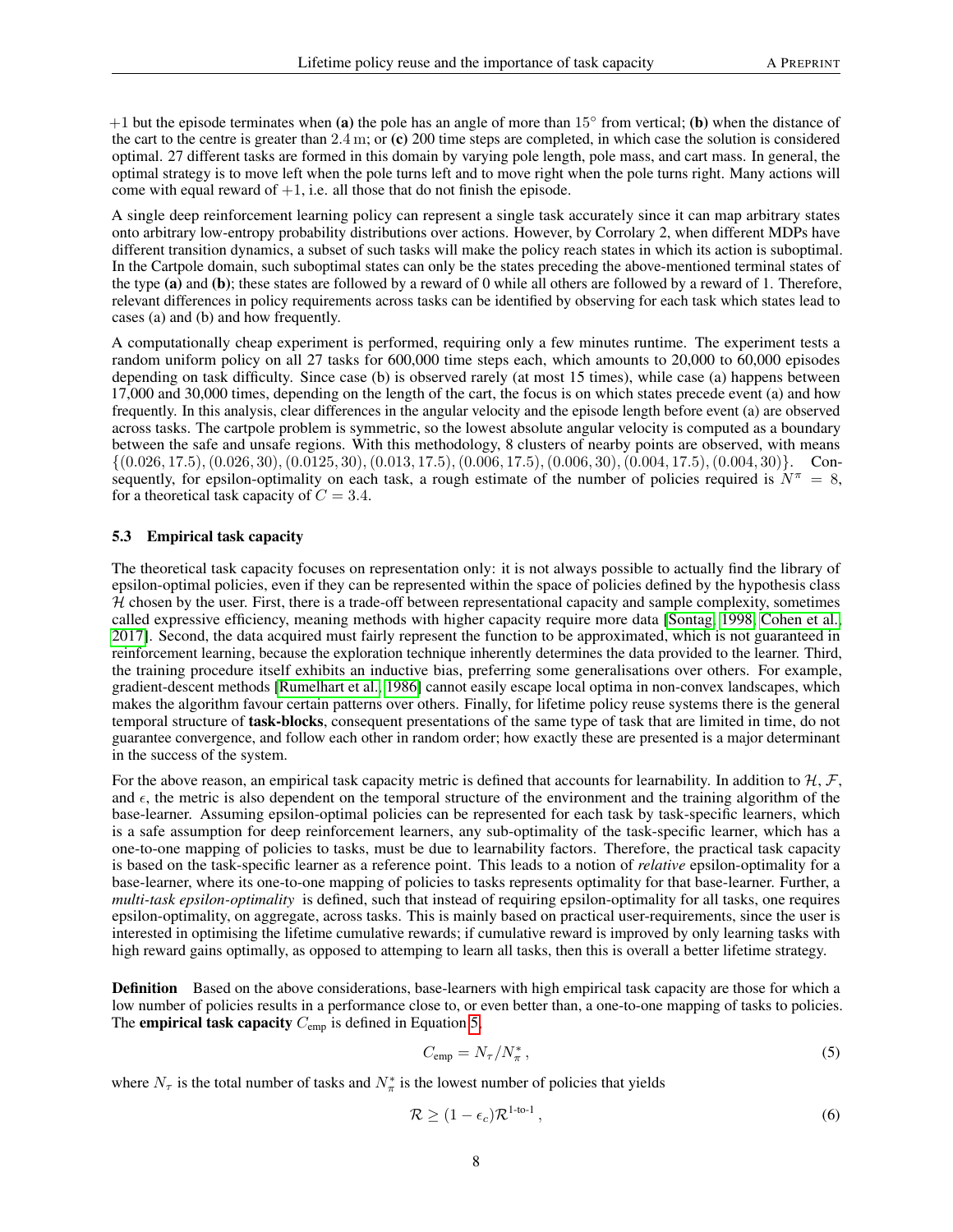where  $\mathcal{R}^{1-to-1}$  is the lifetime average performance of the one-to-one mapping with task-specific policies. Learners with high  $C_{\text{emp}}$  and lower  $\epsilon_c$  can solve on average a number of  $C_{\text{emp}}$  tasks with a loss of at most  $\epsilon_c$  percentage of  $\mathcal{R}^{1-to-1}$ .

<span id="page-8-0"></span>The choice of  $\epsilon_c$  is ultimately up to the end-user, based on the trade-off between resources used and performance. However, to provide a complete evaluation of a base-learner, as a benchmarking tool, Equation [7](#page-8-0) defines the Integrated Task Capacity (ITC),

$$
\text{ITC} = \int_0^1 C_{\text{emp}}(\epsilon_c) d\epsilon_c \,, \tag{7}
$$

which integrates the task capacity over the possible values of  $\epsilon_c \in [0, 1]$ .

Suggested usage The empirical task capacity is proposed for two use cases. First, it can be used to compare baselearners over a domain and observe which base-learner scales best over tasks. Second, it can be used, analogous to the theoretical task capacity, as a tool for pre-selecting the number of policies. In this case, the user selects a task sequence that represents the application of interest and then estimates the optimal number of policies. The experiments in this paper focus on the first case due to restrictions in computational budget, although this still includes challenging task sequences compared to state-of-the-art, involving 18 to 27 tasks that are randomly presented and including POMDPs.

#### 6 Experiment setup

#### 6.1 Base-learners

Two base-learners, Deep Q-Network and Proximal Policy Optimisation, are compared in the study. They represent two classes of state-of-the-art deep reinforcement learning methods, value-based learners and actor-critic learners. In both cases, a single actor is chosen instead of distributed reinforcement learning with many actors, because in a realistic, continual lifelong learning setting the learners are not able to perfectly simulate copies of their environment. Their architectures are chosen to be as similar as possible, as depicted in Figure [2.](#page-8-1)

<span id="page-8-1"></span>

Figure 2: *Architectures used in the experiments. A single arrow represents connections between each unit in the outgoing layer and each unit in the subsequent incoming layer. For MDP tasks, the LSTM layer is replaced by a second Dense RELU layer, also of 80 neurons.*

Deep (Recurrent) Q-Network For MDP tasks, we investigate Deep Q-Network [\[Mnih et al., 2015\]](#page-21-13), a state-of-the-art value-based reinforcement learner suitable for discrete action spaces and complex state spaces, as is the case for example in Atari game environments. Its policy depends on a state-action value, and its updates are done in an off-policy style, allowing the training to be independent of the current policy and to repeat events in the distant past. For POMDP tasks, DRQN is chosen due to its track record in partially observable video games [\[Hausknecht and Stone, 2015,](#page-23-2) [Schulze](#page-23-3) [and Schulze, 2018,](#page-23-3) [Lample and Chaplot, 2017,](#page-23-4) [Chaplot and Lample, 2017\]](#page-23-5). DRQN extends Deep Q-Network with a different experience replay method that samples traces of observations rather than a single observation. This allows it to learn from sequences of observations with a Long Short-Term Memory [\[Hochreiter and Schmidhuber, 1997\]](#page-23-6) layer, making it suitable for partially observable environments. A key question in both learners is whether negative transfer results in DQN-based, and other Q-learning-based lifelong learning systems [\[Li et al., 2018,](#page-21-17) [Kirkpatrick et al., 2017\]](#page-21-6), can be replicated in other types of tasks and whether these results also hold for DRQN.

At the start of the episode, recurrent networks here perform burn-in initialisation [\[Kapturowski et al., 2019\]](#page-23-7), where a number of initial actions are not taken by the network but are simply used to initialise the trace of the recurrent network.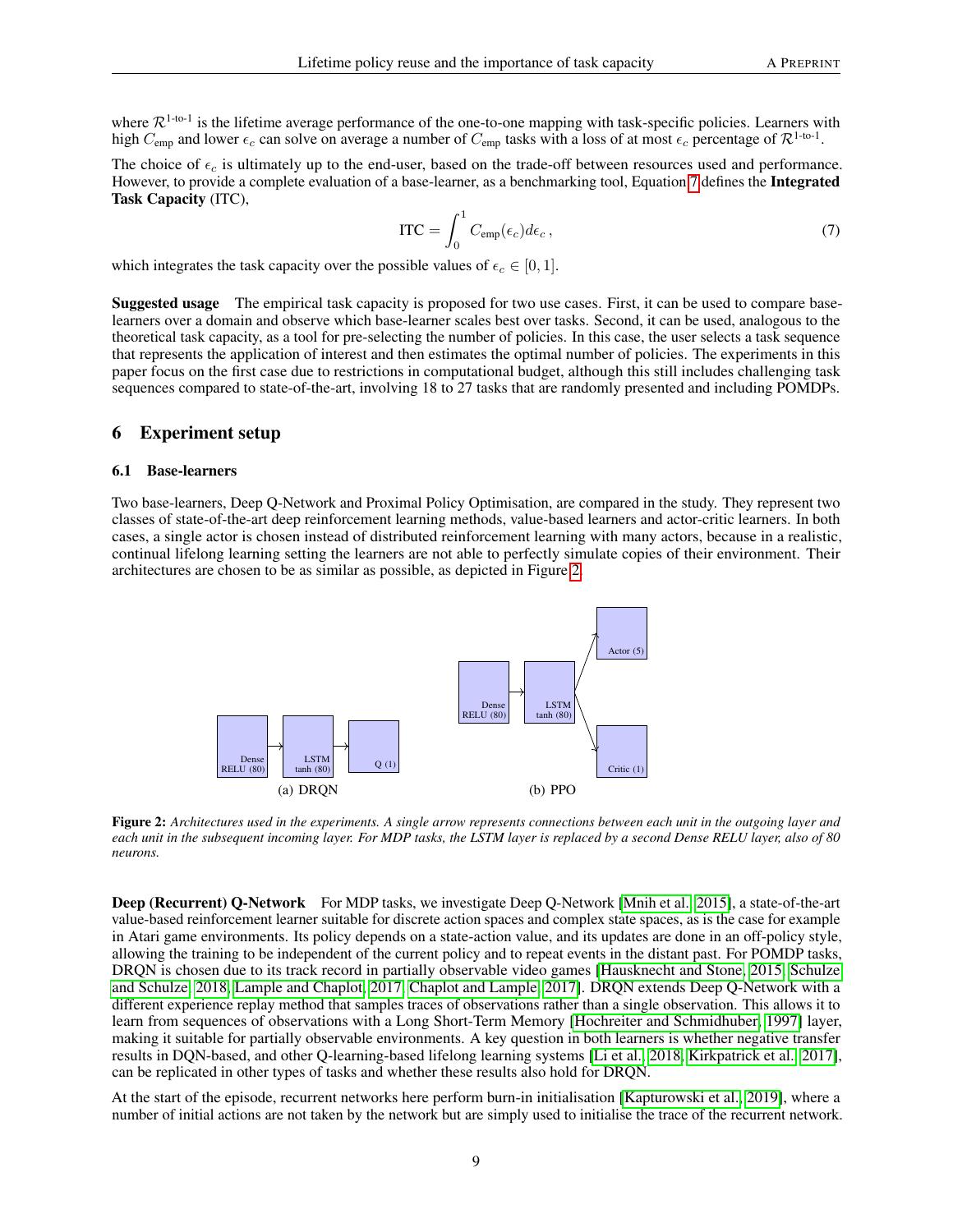Then periodically, updates are performed using experience replay. In DQN, updates are based on Q-learning [\[Watkins](#page-22-0) [and Dayan, 1992\]](#page-22-0) and the loss function is defined in Equation [8,](#page-9-0)

<span id="page-9-0"></span>
$$
L(\theta) = \mathbb{E}_{(s,a,r,s') \sim U(\mathcal{B})}[(r + \gamma \max_{a'} Q(s',a';\hat{\theta}) - Q(s,a;\theta))^2],
$$
\n(8)

where experience tuples  $(s, a, r, o')$  of observation, action, reward and next action, are sampled uniformly from a buffer B, and where a factor  $\gamma$  discounts future rewards. The policy's parameters are θ, which are updated frequently, whilst another set of policy parameters  $\hat{\theta}$  are synchronised infrequently on a periodic basis to match the policy's parameters and are used as the target for the neural network. In DRQN, the updates and the loss function are the same except that the sampled states are traces of observations which are passed through an LSTM layer such that the system remembers previous time steps. In the present paper's experiments, the buffer is treated as part of the policy, and therefore each policy will have a separate experience buffer; this ensures that experiences are sampled only from the subset of tasks on which the policy specialises. The convolutional layers are replaced by a single densely connected layer due to the small observation without spatial correlations. Further details of its implementation, including the hyper-parameters, are given in Appendix A.

Proximal Policy Optimisation with/without LSTM network Proximal Policy Optimisation (PPO) [\[Schulman et al.,](#page-23-8) [2017\]](#page-23-8) is a policy optimisation algorithm which is often applied as an actor-critic reinforcement learner. PPO is chosen because of its robustness and transfer learning benefits [\[Burda et al., 2018,](#page-23-9) [Heess et al., 2017,](#page-23-10) [Nichol et al., 2018\]](#page-23-11). It applies a clipped loss function, shown in Equation [9,](#page-9-1) that takes into account that the policy updates should not be too large, to allow monotonic improvements,

<span id="page-9-1"></span>
$$
L(\theta) = \min(g_t \hat{\mathbb{A}}_t, clip(g_t; 1 - \epsilon, 1 + \epsilon) \hat{\mathbb{A}}_t),
$$
\n(9)

where  $\hat{A}_t$  is the advantage estimated at time t by Generalised Advantage Estimation [\[Schulman et al., 2016\]](#page-23-12),  $g_t$  =  $\pi(a_t|o_t, \theta)/\pi(a_t|o_t, \theta_{old})$  is the ratio of the probability of the chosen action  $a_t$  according to the new parameters  $\theta$ and the old parameters  $\theta_{old}$ , and  $clip(x; y, z)$  clips the number x to the interval  $[y, z]$ . This method is applied in an actor-critic style, in which a critic learns the value of a given observation according to  $V(o_t) = \mathbb{E}[\sum_{i=0}^{\infty} \gamma^i r_{t+i}]$ , with  $r_t$  the reward at time t, and in which the actor learns  $\pi(a_t|o_t, \theta)$ , the probability of the chosen action in the observation  $o_t$ , based on the current policy parameters  $\theta$ . Analogous to the DQN vs DRQN setup, the neural network architecture is supplemented with a Long Short-Term Memory layer [\[Hochreiter and Schmidhuber, 1997\]](#page-23-6) for POMDP tasks and not for MDP tasks, and the start of the episode is based on burn-in initialisation [\[Kapturowski et al., 2019\]](#page-23-7) when the LSTM layer is used. The architecture differs from DRQN in the sense that there are two output layers, one for the actor and one for the critic, that share their connections to the LSTM layer. Further details of its implementation, including the hyper-parameters, are given in Appendix A.

#### <span id="page-9-4"></span>6.2 Learning metrics

To assess forgetting and transfer, we now construct a forgetting ratio and a transfer ratio. The ratios are similar to transfer learning metrics and are directly based on the performance after transitioning from earlier tasks to the task of interest [Bieger et al.](#page-23-13) [\[2016\]](#page-23-13), [Taylor and Stone](#page-20-0) [\[2009\]](#page-20-0). The metrics are comparable to the area ratio [Taylor and Stone](#page-20-0) [\[2009\]](#page-20-0), a metric for transfer learning that compares the performance of the policy that has seen one or more prior tasks to a policy that is randomly initialised and learns from scratch without any experience on other tasks. Like the area ratio, our metrics integrate the performance across the entire task-block to capture the complete learning behaviour, contrasting to jumpstart, time to threshold, and asymptotic performance. Due to the existence of many task-blocks of the same task, the proposed transfer and forgetting ratios are first computed for all task-block transitions across the lifetime. Forgetting ratios are then aggregated for different bins of the number of interfering task-blocks while transfer ratios are aggregated for different bins of the number of prior task-blocks.

The forgetting ratio is defined in Equation [10](#page-9-2) as

<span id="page-9-2"></span>forgetting ratio = 
$$
\frac{\Delta - \Delta^{1-to-1}}{\text{area-uniform-random}}
$$
, (10)

where  $\Delta$  = area-after – area-before is the improvement in performance area under the curve comparing the performance on the current task-block to that of the prior task-block of the same task,  $\Delta^{1-t_0-1}$  is the analogous improvement for the 1-to-1 policy selection, and area-uniform-random is the performance area under the curve for a uniform random policy.

The transfer ratio is defined in Equation [11](#page-9-3) as

<span id="page-9-3"></span>transfer ratio = 
$$
\frac{\text{area-after} - 1\text{-to-1-area}}{\text{area-uniform-random}},
$$
 (11)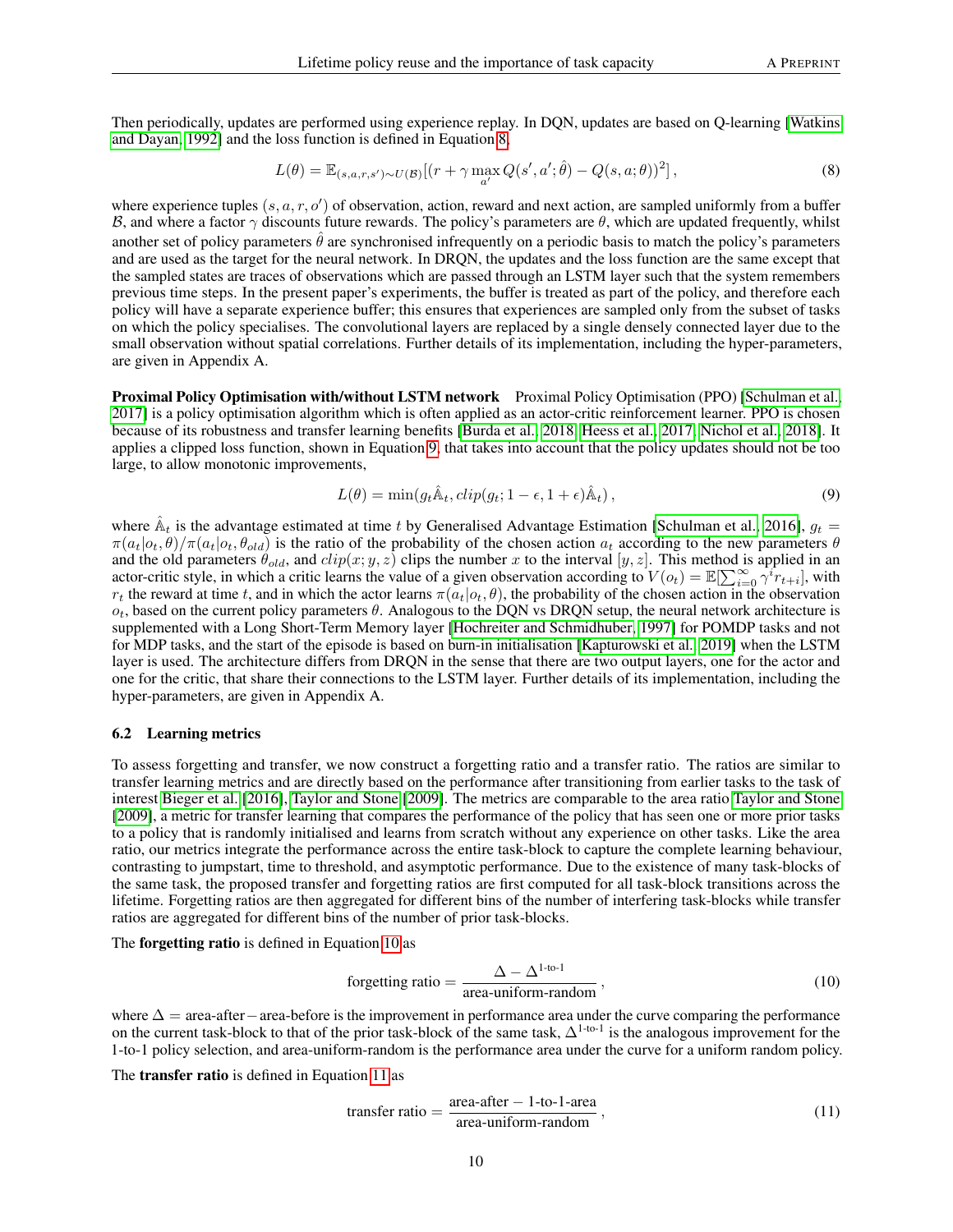where area-after, or area-with-transfer, is the performance area under the curve for the current task-block and 1-to-1-area is the performance area under the curve for the 1-to-1 policy. The 1-to-1 policy performance on the task-block is equal to the area-without-transfer used in the area ratio since the transfer ratio is only computed for the first presentation of the target task.

The transfer ratio differs from the area ratio in the use of the uniform random policy performance as the denominator; this compares different base-learners in the same units and avoids the sensitivity to scale mentioned in [Taylor and Stone](#page-20-0) [\[2009\]](#page-20-0). The forgetting ratio also is formulated in the same base-learner independent scale. Another consideration for the forgetting metric is to avoid sequential effects. First, if the performance in the previous task-block was used as the denominator, then consequent task-blocks after a completely forgotten task could potentially have a performance near zero, giving a high score and dominating the aggregated forgetting ratio; the base-learner independent scale avoids this problem. Second, improvement in performance over the previous task-block may not mean much in itself due to the sequential effects, rather, the correction for the 1-to-1 policy's improvement  $\Delta^{1-to-1}$  represents the expected transition improvement with no forgetting. After aggregation of task transitions for bins of the number of prior task-blocks, the forgetting ratio determines the effect of interfering task-blocks on performance. The transfer ratio has no sequential effects, as only the first task-block is being assessed for any given task. Therefore, the transfer ratio can also be interpreted as is, without aggregation.

Policy spread An additional metric, called the policy spread, estimates the variability in the policies during the lifetime of a multiple policy approach. In both PPO and DRQN, the policy is a function of the parameter space and the observations, and therefore, when different policies are spread widely in parameter space, this does not necessarily imply a wide spread in the policies. Therefore, the variability in the policies is assessed empirically by randomly sampling viable observations and determining the selected action probabilities. In PPO, this is directly based on the output of the actor-network which outputs a probability for each action  $a \in A$ . In DRQN, this is based on the  $\epsilon$ -greedy exploration, which first obtains the action  $a_{max} = \arg \max_{a'} Q(o_t, a_t)$  and then assigns the probability  $1 - \epsilon + \epsilon/|\mathcal{A}|$ for  $a_{max}$  and the probability  $\epsilon/|A|$  for actions other than  $a_{max}$ . The calculation of the spread is based on the total variation distance, a distance metric for probability distributions, applied to all pair-wise combinations of the policies' action probabilities in an experimental condition.

### <span id="page-10-0"></span>6.3 Lifelong learning domains

The experimental setup tests the impact of the number of policies on performance, probing in particular the effects of changing reward functions and transition dynamics as these limit the scalability (see Corrolary 1 and 2). The experiments are conducted in a 27-task Cartpole MDP domain, in which a feedforward DQN and PPO are used, and an 18-task POcman POMDP domain, in which case an LSTM layer is added for a recurrent version of PPO and DRQN.

These domains are chosen to illustrate the challenge of lifetime policy reuse, involving randomly chosen tasks presented in rapid succession. In both domains, the learner does not have time to converge its parameters, memories of earlier tasks can be lost by the time they are presented again, and policies learned on one task may transfer negatively to other tasks. The differences between these two domains help to analyse critical factors underlying its success: (i) changing reward functions; (ii) changing transition dynamics; (iii) partial observability; and (iv) task similarity. The MDP domain has a relatively large task-similarity and has full observability. The POMDP domain has lower task-similarity and has changes in reward functions, which combined with the partial observability makes it challenging to infer the task from within the policy; this contrasts to Atari and other video games where a single observation is sufficient to recognise the task. Such partial observability is often true in the real world, as illustrated in the introduction of the paper, where opposite policies are often required but this is unknown to the learner due to the effect of hidden variables. Therefore, the POMDP domain allows to assess strategies for lifetime policy reuse in low task-capacity scenarios.

27-task Cartpole MDP domain In the 27-task Cartpole MDP domain, reinforcement learners are tasked with moving a cart back and forth to balance a pole for as long as possible. The domain includes varying transition dynamics but not varying reward functions. 27 unique tasks are based on varying properties of the cart and the pole: (i) the mass of the cart varies in  $\{0.5, 1.0, 2.0\}$ kg; (ii) the mass of the pole varies in  $\{0.05, 0.1, 0.2\}$ kg; and (iii) the length of the pole varies in {0.5, 1.0, 2.0}m. Due to the tasks being relatively similar, this domain represents an optimistic evaluation of task capacity.

The lifetime of the learner starts at  $t = 0$  and ends at  $t = T$ , where T is chosen to be 40.5 million time steps. At each time step, the learner receives an observation  $\langle x, \theta, \dot{x}, \dot{\theta} \rangle$ , where x and  $\dot{x}$  are the position and velocity of the cart, and  $\theta$ and  $\hat{\theta}$  are the angle of the pole to vertical and its rate of change. The learner is equipped with a fixed set of 2 actions,  $A<sup>E</sup> = {let, right},$  moving the cart left or right by applying a force of  $-1$  N or  $+1$  N. The observations and actions follow the Markov property such that  $\mathbb{P}(o_t|o_{t-1}a_{t-1} \ldots o_1a_t) = \mathbb{P}(o_t|o_{t-1}a_{t-1})$ . Each time step is rewarded with +1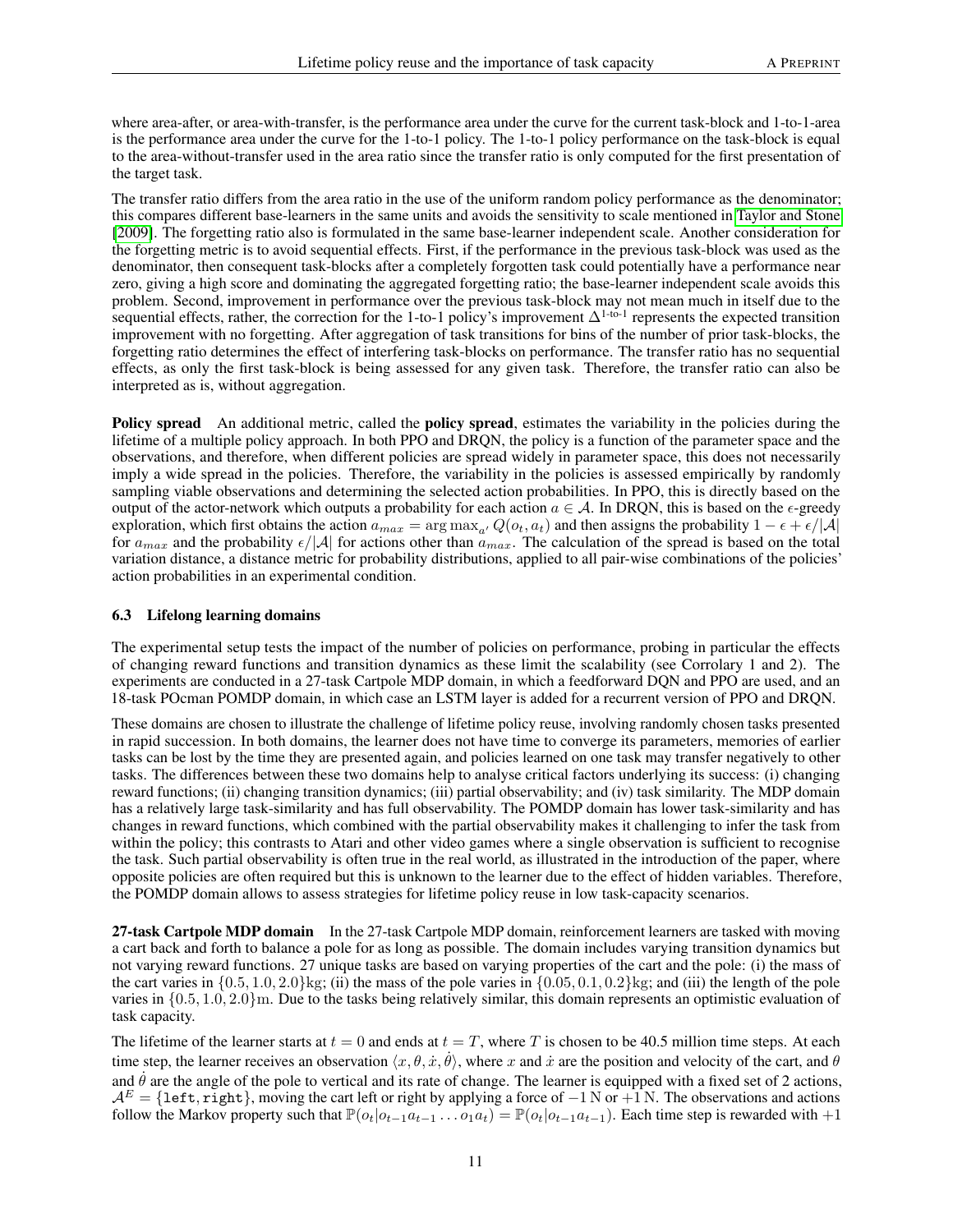<span id="page-11-0"></span>

**Figure 3:** Illustration of the task sequences assuming a number of tasks  $N<sub>\tau</sub> = 18$ . To form the zeroth task sequence, task indices are *sampled randomly in*  $\{0, 1, \ldots, N_{\tau} - 1\}$  *for each successive task-block. To form the n'th* task sequence, where  $n > 0$ , the task *index is chosen for each task-block as*  $j = (i + n) \mod N_{\tau}$ , where *i is the task index in the zeroth task-sequence. Thus all tasks are represented exactly once when taking a vertical slice across sequences at any given time-point; apart from varying the task-order this also facilitates analysis due to a smooth aggregate development curve over time.*  $N_{\tau} = 18$  *represents the 18-task POcman POMDP domain. For the 27-task Cartpole MDP domain, the above illustration applies after setting*  $N<sub>\tau</sub> = 27$ *.* 

but the episode terminates when either the pole has an angle of more than 15◦ from vertical or when the distance of the cart to the centre is greater than 2.4 m. The episode is also terminated after 200 time steps of balancing as in this case the learner is considered to be successful.

Tasks are presented in a random sequence. Each unique task has multiple task-blocks, each of which is presented in a random order, such that each successive block of a given task likely has task-blocks of many other tasks between them. To account for the variability in the experiments due to the stochasticity in the actions selected by the reinforcement learner, as well as the random task presentation, the learners are evaluated based on 27 independent runs. Each independent run consists of 40.5 million time steps and corresponds to a unique task sequence. Each task sequence consists of 675 task-blocks. Each task-block consists of 60,000 time steps, or at least 300 episodes, of the same given task. With 27 unique tasks, this allows on average 25 blocks per task. Each episode takes at most 200 time steps, depending on the success of the learner. To minimise the effects of task order, the tasks are spread evenly between the different task sequences, as is illustrated in Figure [3.](#page-11-0)

18-task POcman POMDP domain In the 18-task POcman POMDP domain, reinforcement learners interact with an environment that contains an object of interest and has an unknown grid-world topology. The domain includes varying transition dynamics, varying reward functions, and partial observability.

The domain consists of 18 unique tasks, each of which is parametrised by properties of the object of interest and the grid-world topology. Small-scale grid-world topologies, with small state and observation spaces, are used; this limits the computational expense and allows the partially observable problems to be learned within a fairly limited number of experiences. The grid-world topologies correspond to the cheese-maze [\[McCallum, 1995\]](#page-23-14), Sutton's maze as mentioned in [\[Schmidhuber, 1999\]](#page-23-15) and a 9-by-9 version of the partially observable pacman (POcman) [\[Veness et al., 2011\]](#page-23-16).

As illustrated in Figure [4,](#page-12-0) the environment's 18 distinct tasks are based on three dimensions, (reward, movement, topology), where: reward  $\in \{-1, 1\}$  is the reward for touching the main object in the task; movement  $\in \{0, 1, 2\}$  is a dimension specifying the speed of the object of interest, with 0 indicating static, 1 indicating a random step (north, east, south or west) once every 20 time steps, and 2 indicating a strategy which reacts each time step to the reinforcement learning agent, by moving away defensively in case  $reward = 1$ ., or by aggressively moving towards the agent in case  $reward = -1$  $reward = -1$ ;  $topology \in \{0, 1, 2\}$  is the grid-world topology corresponding to the cheese-maze, the Sutton maze, and the POcman problem. When the object is static, the learner must find the location with the object, if reward = 1., or without the object, if reward =  $-1$ . When the object is dynamic, the learner should either follow the object as closely as possible, if  $reward = 1$ ., or stay away at a safe distance, if  $reward = -1$ . Objects are never removed when the agent touches them but continue to be a source of

<span id="page-11-1"></span><sup>1</sup>The defensive strategy is to move away with a 50% probability and otherwise to stand still, and the aggressive strategy is to move towards the agent with a 50% probability and otherwise to take a random action.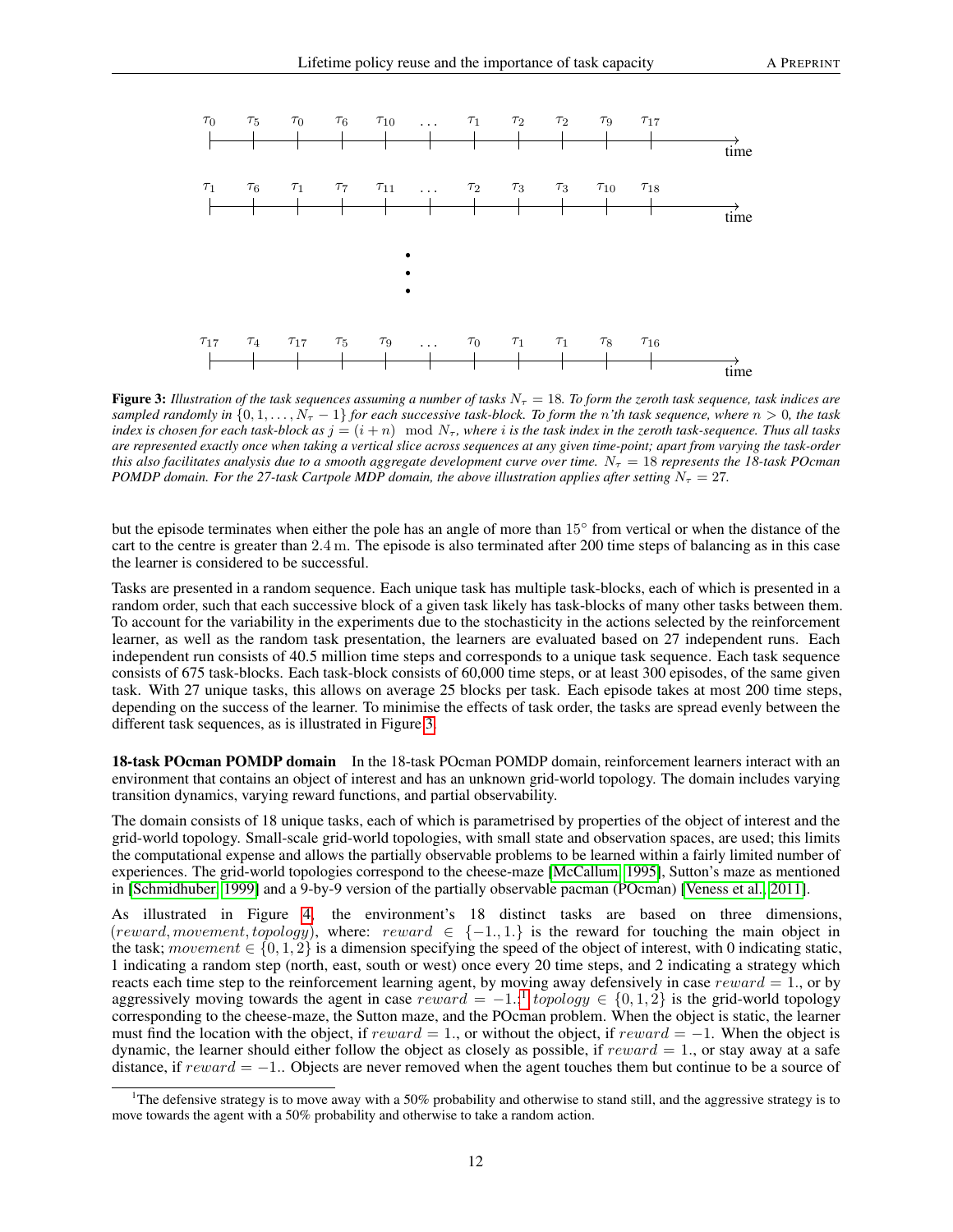<span id="page-12-0"></span>reward, allowing more frequent contact between the agent and the object of interest until the elementary task ends. To ensure a certain difficulty level and emphasise a searching strategy rather than simple goal achievement, the initial coordinates of the object of interest are not fixed over time, but are randomly chosen from a set of  $(x, y)$ -coordinates; see Appendix A for starting coordinates.



Figure 4: *Illustration of various tasks based on three defining task characteristics. (a) in a positive dynamic task, the learner must touch the defensively moving ghost; (b) in a negative dynamic task, the learner must avoid the aggressively moving ghost; (c) in a positive static task, the learner must touch the food pellet; (d) in a negative static task, the learner must avoid touching the poison bottle. Note that the objects are illustrated in this way purely for interpretation, whereas the learner perceives the objects as the same observation on all tasks.*

The lifetime of the learner starts at  $t = 0$  and ends at  $t = T$ , where T is 90 million time steps. The learner is equipped with a fixed set of 5 actions:  $A = \{north, east, south, west, stay\}$ . Observations obtained from the environment consist of 11 bits of either 1 or -1, which are similar to those in POcman [\[Veness et al., 2011\]](#page-23-16): the first four indicate for each direction in a Von Neumann-neighbourhood whether the position contains an obstacle or not; the next four check, also for each direction in a Von Neumann-neighbourhood, whether the position contains the object of interest; and the final three bits indicate whether or not the object is within a Manhattan distance of 2, 3 or 4 steps from the learner. After each 1000 time steps the learner is reset to the starting location, but no terminal states exist. In the first  $unroll = 15$  time steps after being reset, any external action is chosen randomly by the learner to allow the learner to form an initial trace of observations for its policy.

As in the MDP task sequences, independent runs account for the stochasticity in the learner and environment and task order effects are minimised by spreading tasks evenly between the different task sequences. However, in the POMDP domain, each task sequence consists of 450 task-blocks with 200 episodes of the same given task and each such episode takes 1,000 time steps.

#### 6.4 Experimental conditions

A parametric study compares the effect of the number of policies and the inclusion of adaptivity into the policy selector.

To study the effect of adaptivity, the adaptive policy selector used in lifetime policy reuse (see Section [4.2\)](#page-4-2) is compared to a fixed, unadaptive mapping of tasks to policies. The unadaptive policy selection uses a fixed deterministic mapping of each task to a particular policy. This leads to three special cases. First, for  $N_{\pi} = 1$ , a single policy is used throughout. Second, for  $N_\pi < N_\tau$ , where  $N_\tau$  is the number of tasks, a single policy is selected for a partition of tasks; these partions are determined at the start of the lifetime by randomly shuffling tasks, with the number of tasks being as balanced as possible across policies. Third, the special case  $N_{\pi} = N_{\tau}$  is equivalent to commonly used task-specific policies.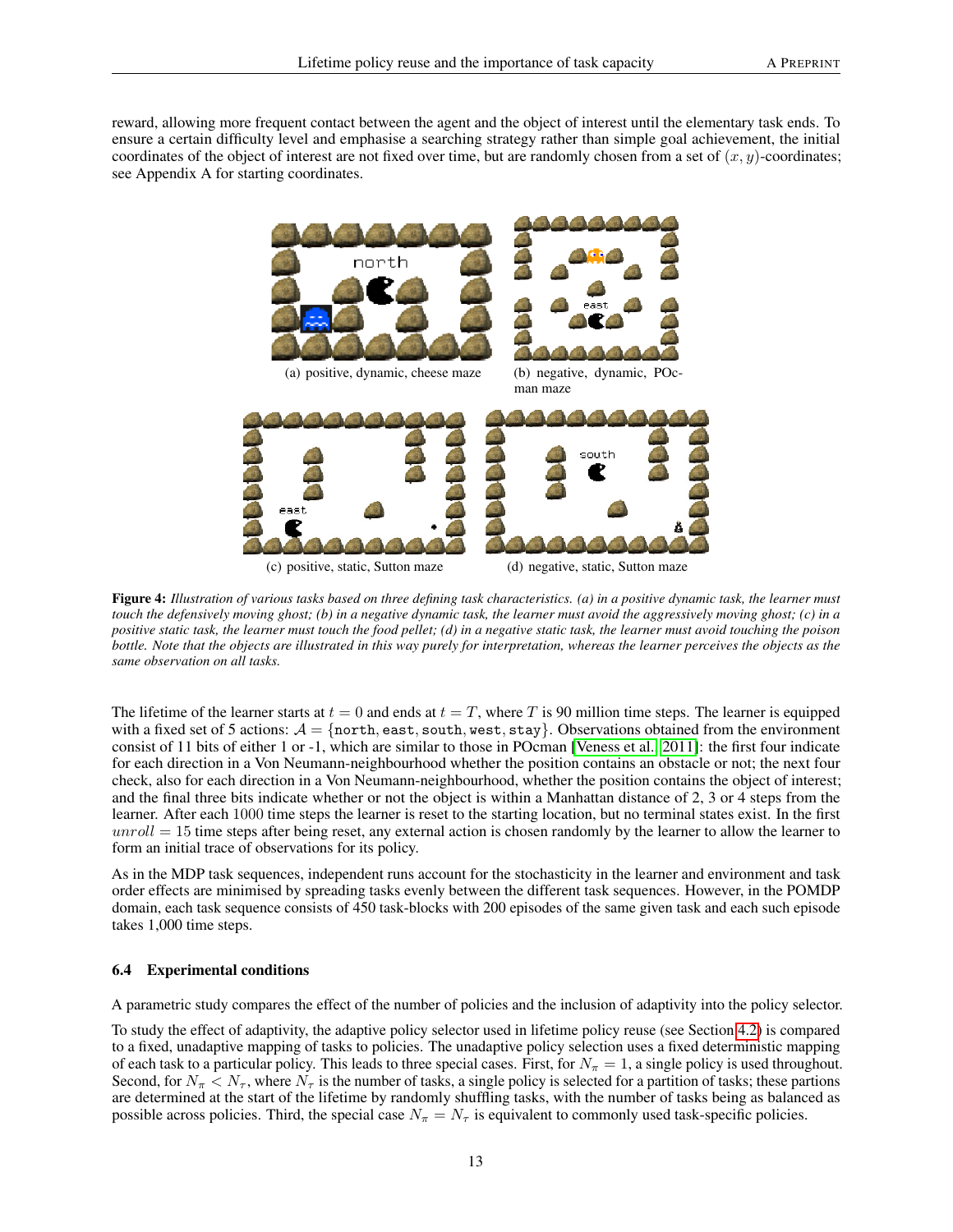<span id="page-13-0"></span>

Figure 5: *Average score (Mean* ± *Standard Error) in the 27-task Cartpole MDP domain depending on the number of policies, where dashed lines indicate learners with unadaptive policy selection. The average score is averaged every 25 consecutive task-blocks, or every 1,500,000 time steps.*

The number of policies and the policy selection methodology are tested by varying the number of policies and the adaptivity. Unadaptive policy selection include a number of policies  $N_{\pi} \in \{1, 2, 4, 9, 14, 27\}$  for the 27-task MDP domain and  $N_{\pi} \in \{1, 2, 4, 9, 18\}$  for the 18-task POMDP domain. The adaptive policy selection conditions are the same, except the 1-to-1 policy selection and the 1-policy condition are removed as adaptivity is not useful in these cases.

In the results, the above-mentioned conditions will be abbreviated based on three properties: (i) adaptivity, either Adaptive or Unadaptive; (ii) the base-learner, either PPO or DON/DRON; and (iii) the number of policies followed by P. For instance, AdaptivePPO14P indicates a 14-policy PPO learner with adaptive policy selection.

Experiments are conducted on the IRIDIS4 supercomputer [\[University of Southampton, 2017\]](#page-23-17) using a single Intel Xeon E5-2670 CPU (2.60GHz) with a varying upper limit to RAM proportional to the number of policies (approximately  $2N_{\pi}$ GB). Each run lasts for 2 days for the 27-task MDP domain and 6-9 days for the 18-task POMDP domain. The code for the experiments is available at <https://github.com/bossdm/LifelongRL>.

### 7 Performance evaluation

#### 7.1 27-task Cartpole MDP domain

The development of the average score in the 27-task Cartpole MDP domain is shown in Figure [5](#page-13-0) for different settings of the number of policies. The following main trends are observed:

- For DRQN, settings of the number of policies  $N_{\pi} \geq 9$  confer a stable upward curve over time, while settings  $N_{\pi} \leq 4$  demonstrate a rapid increase at first but then have degrading performance over time. With the optimal performance being 200, settings of  $N_\pi \geq 9$  converge to an optimal or near-optimal performance, accounting for the need for exploratory actions.
- For PPO, settings of the number of policies  $N_\pi \geq 4$  confer a stable upward curve over time towards a high but suboptimal performance between 75 and 100; within this group of settings,  $N_{\pi} = 27$  reaches a similar final performance but is considerably slower to converge. Settings  $N_{\pi} \leq 2$  demonstrate a degrading performance over time, although the effects are much less pronounced compared to DRQN.
- Overall DRQN demonstrates rapid and pronounced performance improvements while PPO learns more slowly but more stably.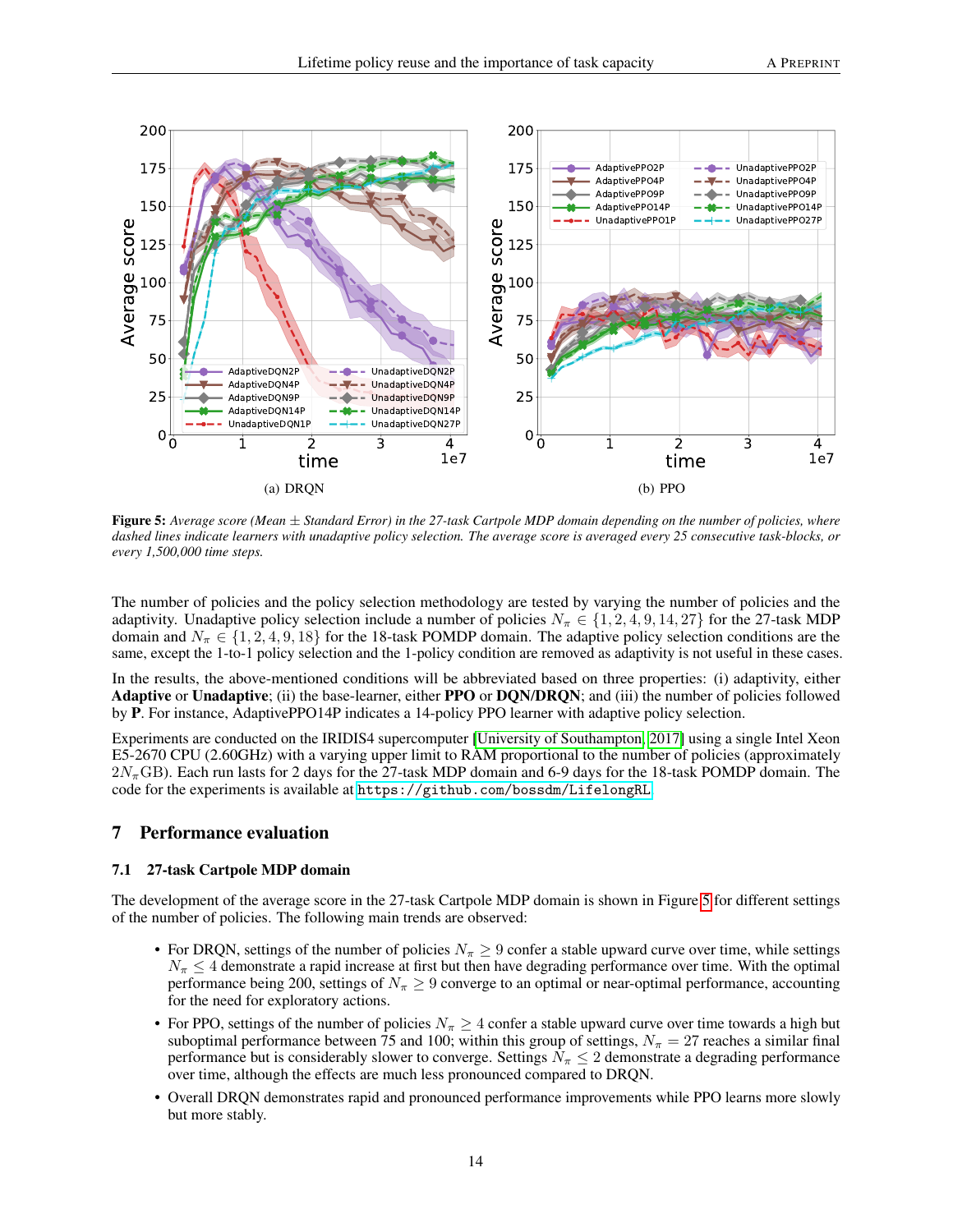• Adaptivity has a small negative effect on the performance.

The average and final performances are summarised in Table [1.](#page-14-0) For DQN, the best performances are reached by 14- and 27-policy settings, with an average lifetime performance of around 150 and a final performance of 170–180. The 1-to-1 [2](#page-14-1)7-policy significantly outperforms the conditions where  $N_{\pi} \leq 2.2$  However, UnadaptiveDQN4P and settings of 9 or 14 policies, except the AdaptiveDQN14P ( $p = 0.994$ ), significantly outperform the 1-to-1 27-policy learner. For PPO, all the Unadaptive conditions outperform the 1-to-1 27-policy learner; this effect is significant for all Unadaptive conditions except UnadaptivePPO1P, but not significant for Adaptive conditions (p ranging from 1.0 for  $N_{\pi} = 2$  to 0.02 for  $N_{\pi} = 14$ ). PPO's 1-policy approach performs lower than the 1-to-1 policy but not significantly so ( $p = 0.763$ ).

<span id="page-14-0"></span>Table 1: *Performance in the 27-task Cartpole MDP domain as a function of the number of policies. The lifetime average score, and the final score, averaged across the last 10 task-blocks, or the last 600,000 time steps, are shown as the Mean* ± *Standard-deviation across the 27 independent runs. Scores are sampled once every 60,000 time steps.*

| (a) DQN            |                  |                  | $(b)$ PPO          |                |                 |
|--------------------|------------------|------------------|--------------------|----------------|-----------------|
| <b>Performance</b> |                  |                  | <b>Performance</b> |                |                 |
| <b>Method</b>      | lifetime         | final            | <b>Method</b>      | lifetime       | final           |
| AdaptiveDQN2P      | $109.2 \pm 31.9$ | $34.7 \pm 41.4$  | AdaptivePPO2P      | $68.6 \pm 6.6$ | $55.5 \pm 28.4$ |
| AdaptiveDQN4P      | $147.5 \pm 16.1$ | $121.3 \pm 35.6$ | AdaptivePPO4P      | $72.5 \pm 9.6$ | $71.0 \pm 23.4$ |
| AdaptiveDQN9P      | $153.9 \pm 7.5$  | $163.7 \pm 21.8$ | AdaptivePPO9P      | $72.9 \pm 7.7$ | $73.5 \pm 23.2$ |
| AdaptiveDQN14P     | $147.9 \pm 5.6$  | $169.7 \pm 14.6$ | AdaptivePPO14P     | $72.1 \pm 4.7$ | $80.1 \pm 13.7$ |
| UnadaptiveDQN1P    | $71.8 \pm 35.9$  | $25.1 \pm 44.1$  | UnadaptivePPO1P    | $67.7 \pm 9.1$ | $58.4 \pm 38.8$ |
| UnadaptiveDQN2P    | $118.8 \pm 31.1$ | $56.2 \pm 47.6$  | UnadaptivePPO2P    | $78.1 \pm 9.9$ | $63.5 \pm 31.8$ |
| UnadaptiveDQN4P    | $156.2 \pm 9.3$  | $123.2 \pm 35.3$ | UnadaptivePPO4P    | $80.2 \pm 6.0$ | $77.1 \pm 26.5$ |
| UnadaptiveDQN9P    | $161.5 \pm 3.3$  | $176.0 \pm 12.7$ | UnadaptivePPO9P    | $80.5 \pm 4.3$ | $84.1 \pm 21.0$ |
| UnadaptiveDQN14P   | $155.8 \pm 2.8$  | $179.5 \pm 9.3$  | UnadaptivePPO14P   | $75.5 \pm 4.2$ | $90.5 \pm 19.0$ |
| UnadaptiveDQN27P   | $147.9 \pm 2.6$  | $179.5 \pm 8.4$  | UnadaptivePPO27P   | $68.5 \pm 2.6$ | $84.5 \pm 11.6$ |

<span id="page-14-2"></span>

Figure 6: *Cumulative reward (Mean* ± *Standard Error) in the 18-task POcman POMDP depending on the number of policies, where dashed lines indicate learners with unadaptive policy selection.*

<span id="page-14-1"></span><sup>&</sup>lt;sup>2</sup>All significance values reported in this paper are based on pair-wise F-tests between the conditions, and  $p < 0.01$  is considered as statistically significant.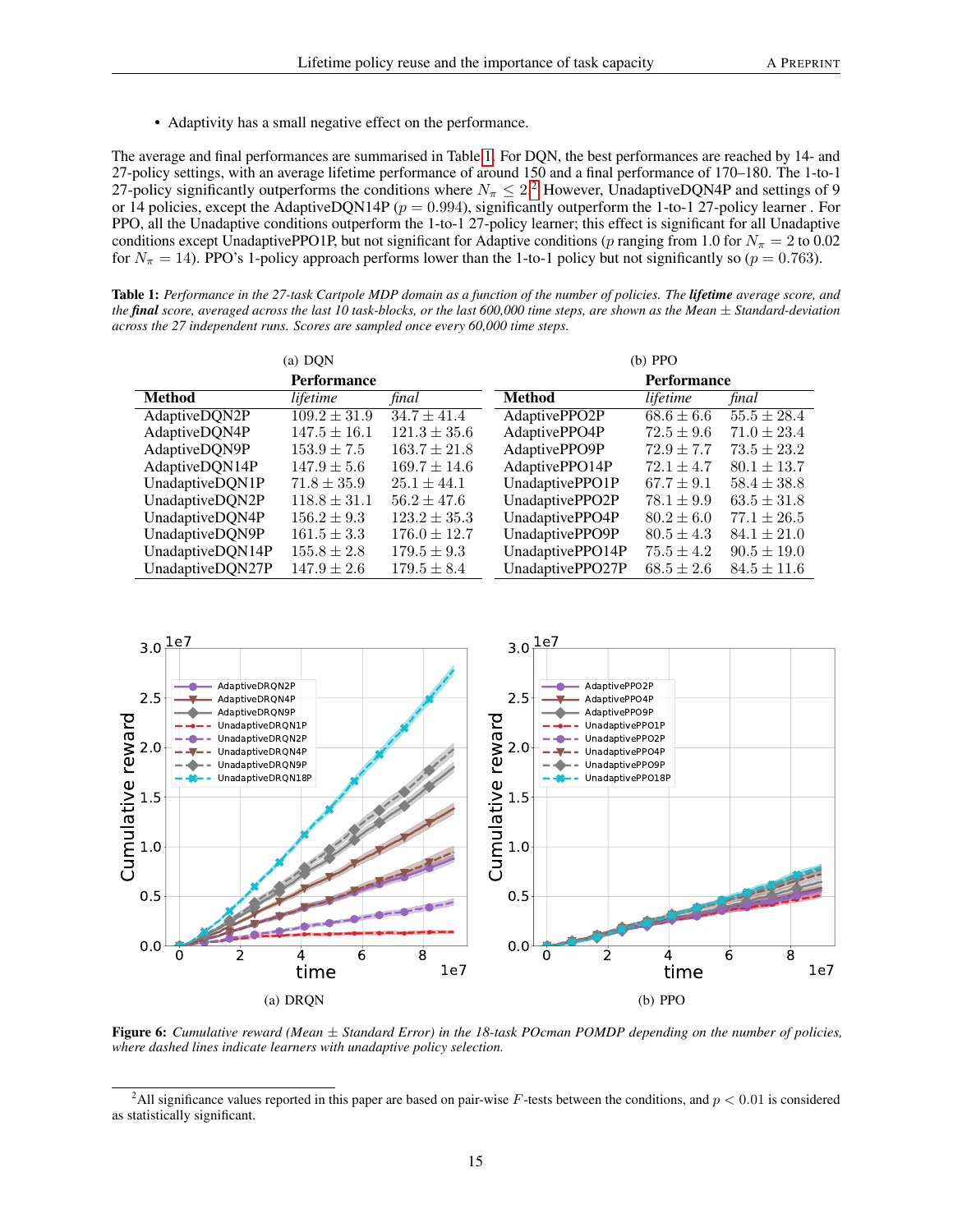#### 7.2 18-task POcman POMDP domain

The development of the cumulative reward in the 18-task POMDP POcman domain is shown in Figure [6](#page-14-2) for different settings of the number of policies. Two differences with the 27-task MDP domain are the positive effect of adaptivity (see Section [8](#page-15-0) for a discussion) and the 1-to-1 policy being much higher-performing than settings with 2 or 3 tasks per policy (see Section [9](#page-16-0) for a discussion) and it does so at the start of the lifetime as well as the end. However, other trends are comparable to the previous domain:

- The cumulative reward intake improves as the number of policies is increased, with the 18-policy algorithm performing best in both DRQN and PPO.
- For DRQN, increasing the number of policies substantially increases the performance and the single policy's performance even decreases over time.
- For PPO, all learners are able to improve over the lifetime and the differences between conditions are less pronounced than for DRQN; PPO's single policy performance is better but its multi-policy is worse than the corresponding DRQN condition.
- DRQN's best-performing setting, here  $N_\pi = 18$ , is close to the optimal performance, here 45 million in lifetime cumulative reward, considering the need for exploratory actions.<sup>[3](#page-15-1)</sup>

The average and final performances are summarised in Table [2.](#page-16-1) For DRQN, the single policy has a lifetime average performance of 0.016, and including multiple policies improves the lifetime average performance monotonically with increasing number of policies, with a factor ranging between 3, for the unadaptive 2-policy learner with its performance of 0.049, and 20, for the 18-policy learner with its performance of 0.309. All learners with multiple policies, including both adaptive and unadaptive conditions and all settings of  $N_\pi \in \{2, 4, 9, 18\}$ , are able to improve on the lifetime average performance with significance effects. Including multiple policies is also beneficial for PPO but it has a smaller effect, although unadaptive policy selection with higher settings of the number of policies typically yield significant effects compared to lower settings. However, all conditions have a performance ranging between 0.60-0.90, which is 1-1.5 times the performance of the single policy condition. The single policy PPO performs higher than the single policy DRQN, by a factor 4 for the lifetime average performance, but the multiple policy PPO conditions have a performance 2-3 times lower than the multiple policy DRQN conditions.

The final performance yields results similar to the lifetime average, with two notable exceptions. First, the variability is much higher, resulting in higher p-values and a lower confidence in the results. Second, the single policy approach in DRQN deteriorates strongly, down to 0.002, despite the other final performances being in the range of 0.072, for the unadaptive 2-policy, to 0.323, for the 18-policy DRQN approach. This means that the improvement obtained by including multiple policies is between 35 and 133 times in performance. By contrast, the single policy approach for PPO has not deteriorated and scores similarly to its lifetime average, 0.055.

The adaptive DRQN solutions with 2 and 4 policies significantly outperform the corresponding unadaptive DRQN solution with the same number of policies; however, for the 9-policy DRQN learner there is no significant difference in performance between adaptive,  $0.200$ , and unadaptive learners,  $0.220$  ( $p = 0.124$ ). Adaptivity can have a beneficial effect comparable to increasing the number of policies: although comparisons of a larger to a smaller setting of  $N_{\pi}$ are significant, the AdaptiveDRQN2P, with its lifetime average of 0.098, does not show a significant difference to the UnadaptiveDRQN4P, with its lifetime average of  $0.105 (p = 0.532)$ . Observed data are similar for the final performance, where AdaptiveDRQN4P is not significantly different from UnadaptiveDRQN9P whereas UnadaptiveDRQN4P vs UnadaptiveDRQN9P does give a significant difference.

# <span id="page-15-0"></span>8 The impact of adaptivity

We hypothesise that adaptivity is beneficial if a particular policy is situated in a bad region of parameter space, in which case selecting one of the alternative policies may rapidly find a favourable location of the parameter space. Due to the positive effect of adaptivity only occurring in the DRQN conditions in the 18-task POMDP domain, this hypothesis would be demonstrated empirically by determining if DRQN has a higher policy spread (see Section [6.2](#page-9-4) for its definition) than PPO in the 18-task POMDP domain, but not in the 27-task MDP domain. Empirical results support the hypothesis: in the 18-task POMDP domain, adaptive DRQN conditions have a policy spread within  $[0.6, 0.7]$  while PPO has a policy spread within [0.1, 0.3] (see Figure [7\)](#page-17-0); in the 27-task MDP domain, adaptive DRQN conditions have a policy spread within [0.3, 0.4] while PPO has a policy spread within [0.4, 0.45].

<span id="page-15-1"></span><sup>&</sup>lt;sup>3</sup>An upper bound for the optimal performance is achieving a reward of 1 in tasks with  $reward = 1$  and a reward of 0 in tasks with reward = −1. With tasks being equally split in reward  $\in \{-1, 1\}$ , this implies for a lifetime of 90 million steps that the theoretical upper bound on the lifetime cumulative reward is 45 million.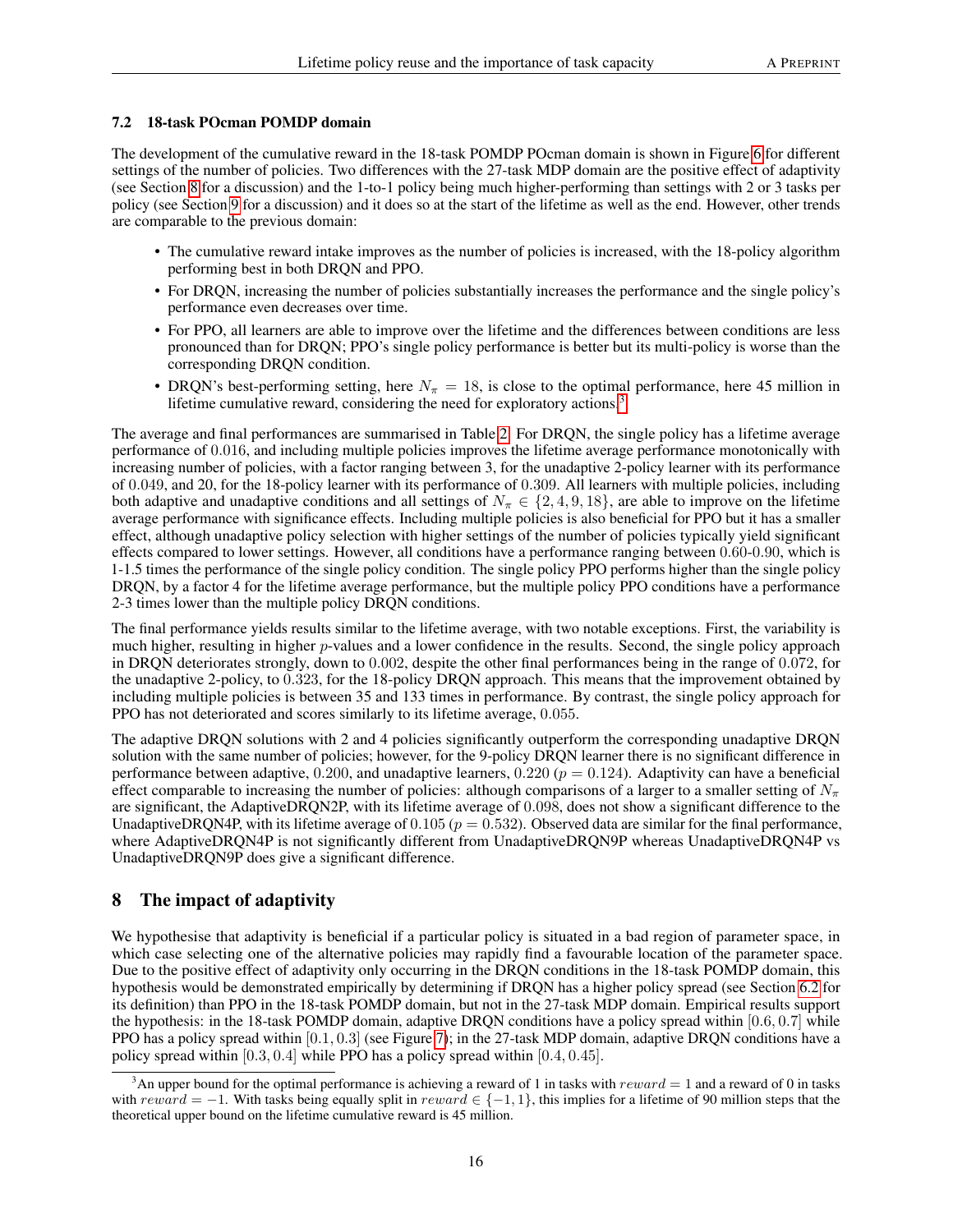<span id="page-16-1"></span>Table 2: *Performance (Mean* ± *Standard-deviation) in the 18-task POcman POMDP domain as a function of the number of policies. Two performance metrics, based on the cumulative reward function*  $R(t)=\sum_{\tau=0}^t r_\tau$ , are shown as the Mean  $\pm$  Standard-deviation *across the 18 independent runs: the lifetime average reward, defined as* R(T)/T*, where* T = 9 ∗ 10<sup>7</sup> *is the total lifetime of the learner; and the final average reward, defined as*  $\frac{R(T) - R(T - t)}{t}$ *, where*  $T = 9 * 10^7$  *and*  $t = 2 * 10^6$ *.* 

| (a) DRQN          |                              |                              |  |  |
|-------------------|------------------------------|------------------------------|--|--|
|                   | <b>Performance</b>           |                              |  |  |
| <b>Method</b>     | lifetime                     | final                        |  |  |
| AdaptiveDRQN2P    | $\overline{0.098 \pm 0.017}$ | $\overline{0.104 \pm 0.092}$ |  |  |
| AdaptiveDRQN4P    | $0.154 \pm 0.027$            | $0.160 \pm 0.104$            |  |  |
| AdaptiveDRQN9P    | $0.200 \pm 0.025$            | $0.221 \pm 0.105$            |  |  |
| UnadaptiveDRQN1P  | $0.016 \pm 0.007$            | $0.002 \pm 0.054$            |  |  |
| UnadaptiveDRQN2P  | $0.049 \pm 0.017$            | $0.072 \pm 0.104$            |  |  |
| UnadaptiveDRQN4P  | $0.105 \pm 0.029$            | $0.098 \pm 0.108$            |  |  |
| UnadaptiveDRQN9P  | $0.220 \pm 0.028$            | $0.236 \pm 0.135$            |  |  |
| UnadaptiveDRQN18P | $0.309 \pm 0.021$            | $0.323 \pm 0.124$            |  |  |
|                   |                              |                              |  |  |
|                   |                              |                              |  |  |
|                   | $(b)$ PPO                    |                              |  |  |
|                   | <b>Performance</b>           |                              |  |  |
| <b>Method</b>     | lifetime                     | final                        |  |  |
| AdaptivePRPO2P    | $0.062 \pm 0.012$            | $0.055 \pm 0.081$            |  |  |
| AdaptivePRPO4P    | $0.065 \pm 0.011$            | $0.070 \pm 0.098$            |  |  |
| AdaptivePRPO9P    | $0.072 \pm 0.017$            | $0.070 \pm 0.088$            |  |  |
| UnadaptivePRPO1P  | $0.057 \pm 0.011$            | $0.055 \pm 0.090$            |  |  |
| UnadaptivePRPO2P  | $0.063 \pm 0.013$            | $0.071 \pm 0.094$            |  |  |
| UnadaptivePRPO4P  | $0.081 \pm 0.017$            | $0.082 \pm 0.093$            |  |  |
| UnadaptivePRPO9P  | $0.086 \pm 0.018$            | $0.084 \pm 0.116$            |  |  |

# <span id="page-16-0"></span>9 The optimal number of policies?

In both domains, higher settings of  $N_{\pi}$  achieve a higher performance. However, in the 27-task MDP domain settings of 1 policy for every 2 to 3 tasks perform comparably to the 1-to-1 policy whereas for the 18-task POMDP domain the 1-to-1 policy is by far the best performer. This section further analyses both domains in terms of how many tasks the unadaptive policy selection methods can efficiently learn. Using performance data from Table 1 and Table 2, we now assess the task capacity,  $C_{\text{emp}}$  in Equation [5,](#page-7-0) with a tolerance set to  $\epsilon_c = 0.15$  to allow sub-optimal but reasonable solutions. To provide a metric independent of  $\epsilon_c$  the analysis also includes the integrated task capacity ITC from Equation [7.](#page-8-0) The forgetting and transfer ratios (see Equation [10](#page-9-2) and [11\)](#page-9-3) are also included for further analysis. They are summarised as an aggregate over tasks and analysed separately for different numbers of previously experienced task-blocks. For the forgetting ratio, previous task-blocks are defined as the task-blocks in between two successive presentations of the current task while for the transfer ratio, previous task-blocks are defined as the task-blocks of other tasks before the first presentation of the task. .

#### 9.1 27-task MDP domain

In the 27-task MDP domain, both learners achieve a high task capacity. A single policy PPO is sufficient to solve all tasks according to the relative  $\epsilon_c$ -optimality criterion, resulting in a task capacity of  $C_{\text{emp}} = 27$  and an integrated task capacity of  $ITC = 26.7$ . DQN requires at least 4 policies with a task capacity of  $C_{\text{emp}} = 6.75$  and an integrated task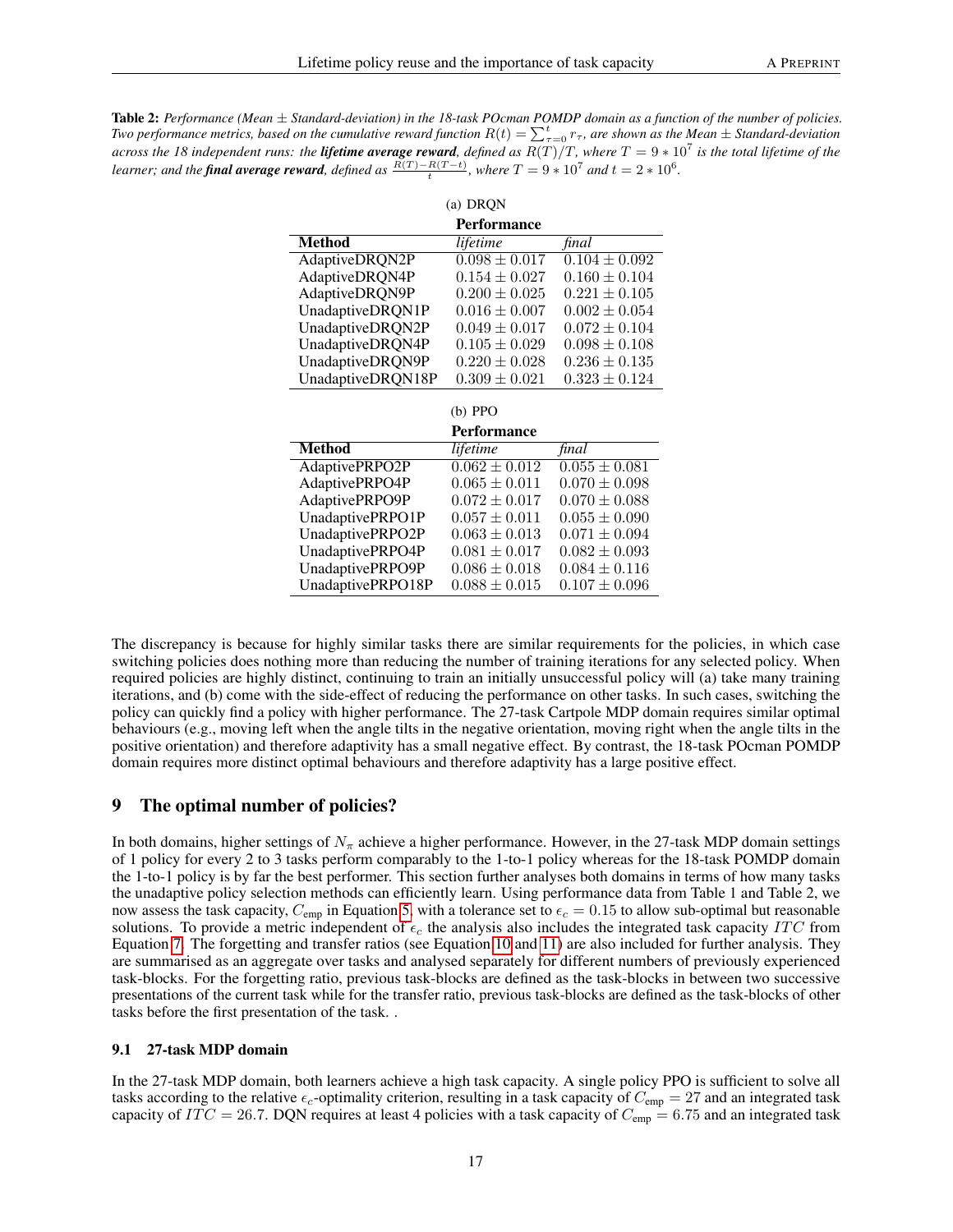<span id="page-17-0"></span>

Figure 7: *Policy spread (Mean* ± *Standard Error) in the 18-task POcman POMDP as a function of time, depending on the number of policies.*

capacity of  $ITC = 18.7$ . Both learners' high task capacity suggests strong positive transfer although the degrading performance of DQN over time (see Figure [5\)](#page-13-0) indicates the possibility of catastrophic forgetting. In the 27-task MDP domain, positive transfer is observed for all DQN learners. The transfer ratios of DQN learners range between 2 and 7, where 7 is observed for the 1-policy for the maximal number of 30 prior task-blocks of other tasks. The 1-, 2-, and 4-policy DQN learners have a degrading forgetting ratio between −0.5 and −1 as more interfering task-blocks are presented, with −1 for the 1-policy DQN for 30 or more interfering task-blocks. For PPO, as expected from the task capacity, this domain is learnable by only one policy, as all transfer ratios are positive, with fewer policies yielding less transfer, and the forgetting ratios are zero. The lower transfer ratios between 0 and 3 are due to PPO improving at a slower rate than DQN as can be observed from PPO's lower 1-to-1 policy performance in Figure [6.](#page-14-2) In terms of statistical significance, all the observed effects differ by more than three standard errors from zero and from each other, except for (a) PPO's forgetting ratios being close to zero, and (b) transfer ratios being similar within 1- to 4-policy solutions and within 9- to 14-policy solutions of the same base-learner.

Comparing these results to the theoretical task capacity of  $C = 3.4$ , or  $N^{\pi} = 8$ , for deep reinforcement learners in the cartpole domain (see final paragraphs of Section [5\)](#page-5-0), a high agreement is found for DQN but not for PPO. This is not surprising: one-to-one DQN is able to solve all tasks with high accuracy, while the one-to-one PPO does not; therefore, the performance criterion for relative epsilon-optimality for PPO is lowered (see Equation [6\)](#page-7-1). DQN-based systems learn rapidly and are constrained by the representational limits of the theoretical task capacity. PPO-based systems learn more conservatively which reduces their accuracy but also makes them less sensitive to the number of policies as they can take into account data from all tasks and represent them with lowered accuracy. Nevertheless, it is visible that when inspecting the final performances, which would be important when running the same system for lengthier lifetimes, the number of policies for the PPO learner with a very strict relative epsilon-optimality (e.g.,  $\epsilon_c = 0.05$ ) should be 9 as well. The results therefore (a) support a high agreement between the theoretical task capacity and the empirical task capacity; and (b) show that in practice, the number of policies needed can be reduced when the base-learner is more conservative in updating its parameters.

#### 9.2 18-task POMDP domain

The 18-task POMDP domain presents a more challenging set of tasks. On this domain, PPO has a task capacity of  $C_{\text{emp}} = 4.5$  and an integrated task capacity  $ITC = 13.3$ , while DRQN has a task-capacity of  $C_{\text{emp}} = 2$  and an integrated task capacity of  $ITC = 4.1$ . DRQN's low task capacity suggests a low or even negative transfer ratio; this is supported by the transfer ratios ranging between  $-0.5$  and  $-1.5$ . By contrast, PPO has a small but positive transfer ratio between 0 and 1. The degrading performance visible by the near-zero performance of the 1-policy DRQN in Figure [6](#page-14-2) further suggests forgetting. For all settings of the number of policies in DRQN, there is evidence for forgetting, with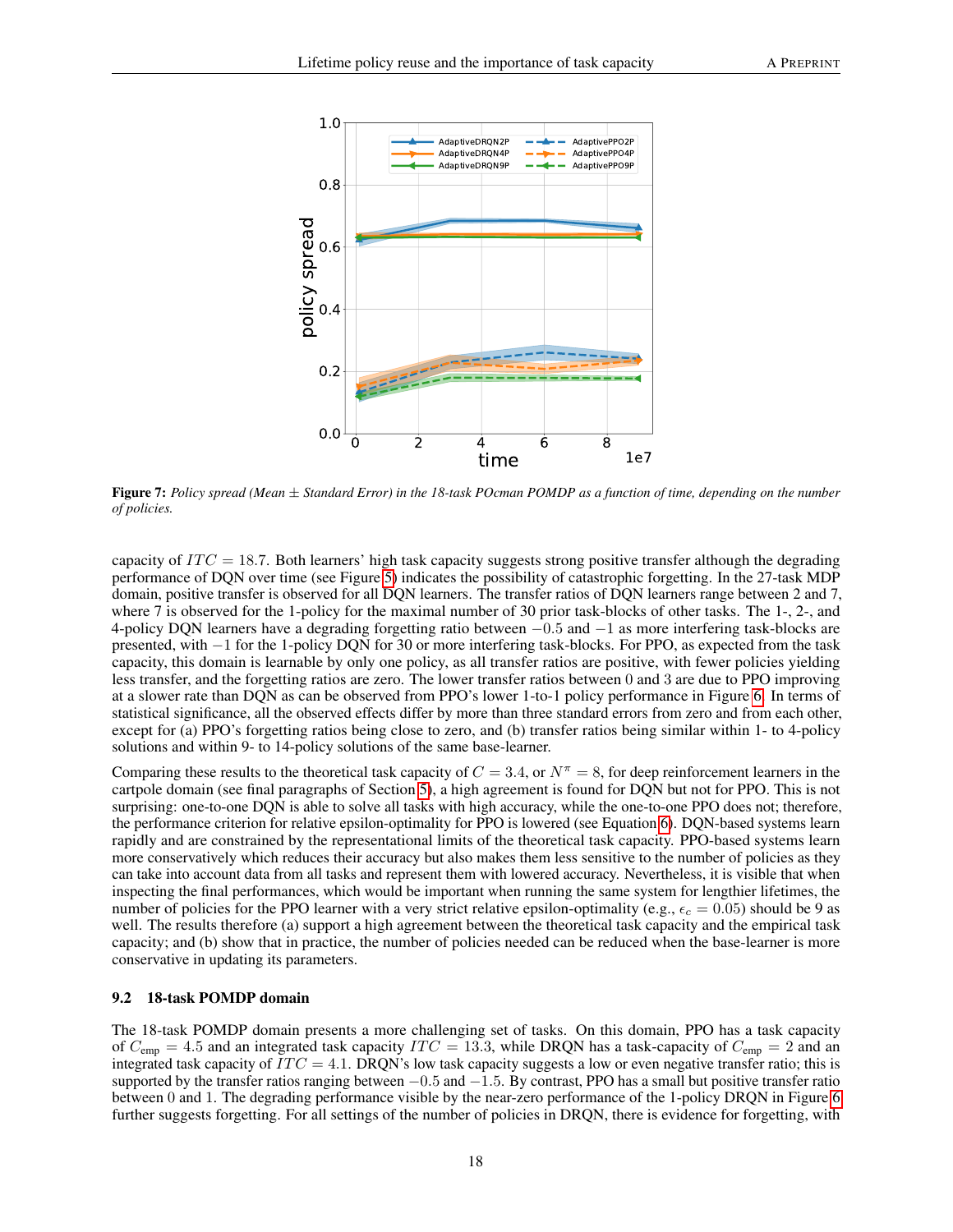their forgetting ratios ranging between  $-0.5$  and  $-1.5$  when the number of interfering task-blocks is higher than 30; however, their forgetting ratios increase linearly as the number of blocks is decreased, such that for two consecutive or nearly consecutive presentations of the same task, the forgetting ratio is positive between 0 and 0.5. PPO demonstrates a similar forgetting trend although it has a smaller range, between 0 and 0.5 for non-interfering task-blocks and between −0.5 and 0 for more than 30 interfering task-blocks. In terms of statistical significance, all the observed forgetting effects differ by many standard errors from zero and from each other. However, manipulating the number of policies does not strongly affect the forgetting ratio, except for the following DRQN conditions with more than three standard errors difference: (a) for transitions with 1 to 9 interfering task-blocks, the 1-policy DRQN has a score of −0.25 compared to others ranging in 0.10 to 0.50; and (b) for 10 to 19 interfering task-blocks, the 9-policy DRQN has a score of 0 whereas others have −0.5.

# 10 The effect of experience replay

The sensitivity of DQN to the number of policies is particularly strong. The question investigated here is whether experience replay plays a role in this sensitivity.

#### 10.1 Size of the buffer

If the size of the replay buffer is not large enough, then this may adversely affect performance. For example, the 400,000 experiences stored in the replay buffer allow training only on the most recent tasks and this may adversely impact being able to solve many tasks. The single-policy DQN is now run with a buffer size of 2,000,000 experiences, which spans 33 task-blocks such that all tasks can potentially be replayed. However, this does not improve performance (see Figure [8\)](#page-18-0).

#### 10.2 Organisation of the buffer

<span id="page-18-0"></span>If the organisation of the buffer does not match the overall distribution across the lifetime then DQN may overfit on the new task rather than consolidating previously seen tasks.



Figure 8: *Effect of experience replay methods on single-policy DQN performance (Mean* ± *Standard Error) in the 27-task Cartpole domain. GDM indicates global distribution matching; task-matching indicates replaying the current task from a task-specific buffer; and FIFO indicates First-In-First-Out buffer.*

A first test of this hypothesis is based on the state-of-the-art selective experience replay method called global distribution matching (GDM) [\[Isele and Cosgun, 2018\]](#page-21-10), which uses reservoir sampling. In GDM, each experience in the replay buffer is associated with a random number from a normal distribution,  $r \sim \mathcal{N}(0, 1)$ , and then only those experiences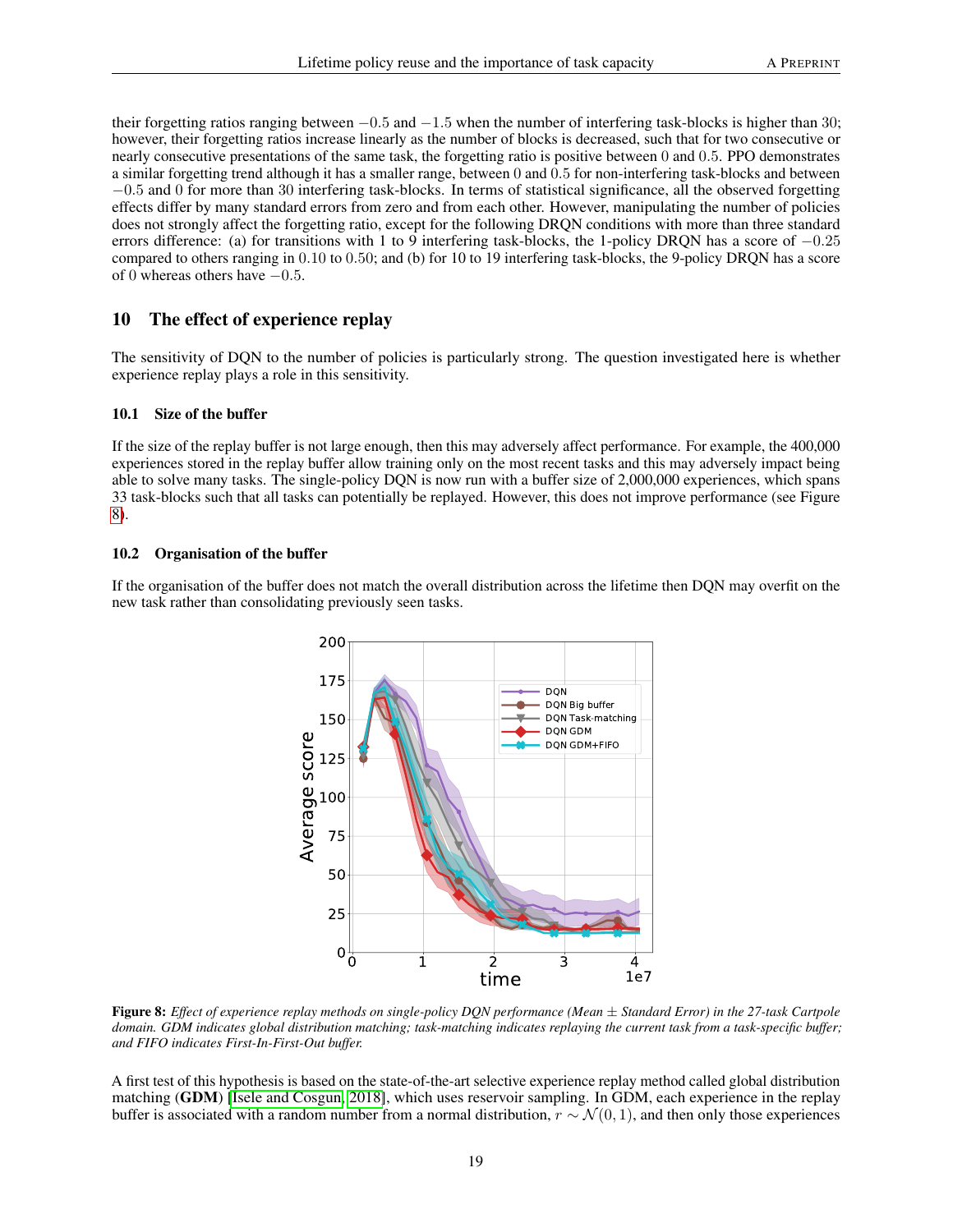with the highest r are maintained. Every experience then has a probability of  $|\mathcal{B}|/t$  of being in the buffer  $\mathcal{B}$ , where t is the time in the lifetime, regardless of when the experience was added to the buffer; consequently, the global distribution of experiences across the entire lifetime is mimicked. As observable in Figure [8,](#page-18-0) this does not help to improve the performance, which is comparable to traditional DQN. Similarly, adding a small additional First-In-First-Out (FIFO) buffer to the back of GDM's buffer has no positive effect.

A second test, called task-matching, allows separate buffers for each task and then replays only the experiences from the current task. This also does not improve the performance (see Figure [8\)](#page-18-0).

In summary, all replay methods are within approximately one standard error and this suggests that rather than the replay procedure, the representational argument presented in Section [5](#page-5-0) explains the transfer and forgetting properties of DQN.

# 11 Discussion

This paper presents an approach to policy reuse that scales to lifetime usage, in the sense that (a) its number of policies is fixed and does not result in memory issues; (b) its evaluation is based on the lifetime average performance; and (c) its policies are continually refined based on the lifetime of experience with newly incoming tasks. The approach is widely applicable to MDPs and POMDPs and various base-learners, as is illustrated empirically for DQN and PPO base-learners in cartpole and POcman domains. To help select the number of policies required for a domain, a theoretical task capacity is developed and illustrated for a few examples. An empirical task capacity metric is also proposed with three use-cases: (i) to pre-select, based on theoretical arguments, the number of policies required on a task sequence; (b) to select the number of policies required for a lengthy task sequence (much longer than is included in this paper) based on a limited but fairly representative task-sequence; and (c) to benchmark base-learners in terms of their scalability. The importance of selecting the number of policies is illustrated especially for D(R)QN. Using selective experience replay, or alternative variants, do not improve the empirical task capacity of D(R)QN, implying the representation is the limiting factor rather than the training; this supports the importance of the theoretical task capacity.

Lifetime policy reuse comes with certain benefits but also certain limitations compared to existing alternatives. Compared to other algorithms, lifetime policy reuse can be applied when task sequences involve (i) a rapid succession of randomly presented tasks; and (ii) distinct task clusters each of which allow significant positive transfer within clusters and negative transfer between clusters. Compared to traditional policy reuse [\[Zheng et al., 2018,](#page-23-18) [Wang et al., 2018,](#page-21-16) [Hernandez-Leal et al., 2016,](#page-22-1) [Rosman et al., 2016,](#page-21-19) [Li et al., 2018,](#page-21-17) [Li and Zhang, 2018,](#page-21-18) [Fernández and Veloso, 2006\]](#page-21-20), the lifetime set-up allows online learning without growing the policy library, requiring policies to converge on the task, or modifications to the base-learner's usual learning algorithm. This allows policies to learn when tasks come in rapid succession and can be integrated with different base-learners. Lifetime policy reuse continually refines its existing policies, overcoming a downside of offline methods for policy reuse (e.g., [Rosman et al.](#page-21-19) [\[2016\]](#page-21-19)): since the simulation may not represent the real-world environment or as unexpected problems may come up during the application of interest, no suitable policy will be available in the library. However, a challenge that follows is to avoid catastrophic forgetting; the results in this paper show that this can be avoided through appropriate selection of the number of policies guided by the task capacity. As in other policy reuse methods, lifetime policy reuse avoids the use of task-specific parameters (e.g. [Deisenroth et al.](#page-21-12) [\[2014\]](#page-21-12), [Li and Hoiem](#page-21-8) [\[2018\]](#page-21-8)) in favour of more uniquely specialised sets of policies and requires instead that the task index is provided to help select the policy. To avoid this requirement, task identification methods could be used. For example, a Hidden Markov Model can predict the task from observations [\[Kirkpatrick et al., 2017\]](#page-21-6) or an observed change in reward distribution can indicate a new task is being presented [\[Lomonaco et al., 2020\]](#page-23-19).

The performance and adaptivity findings in the 27-task Cartpole domain and the 18-task POcman domain have significance for reinforcement learning in challenging lifelong learning domains. Performance-wise, both the 27-task MDP domain and the 18-task domain are solved near-optimally by the 1-to-1  $D(R)QN$  learner. Learners with one policy for every two to three tasks can similarly achieve a near-optimal performance despite the challenging domains that may perhaps be paraphrased as an "anti-curriculum": tasks are presented in an unordered sequence, follow in quick succession, and vary in orthogonal dimensions. For the 18-task POcman domain, partial observability further has the detrimental effect of making the different tasks more difficult to learn but also more difficult to distinguish from each other.<sup>[4](#page-19-0)</sup> Moreover, due to the presentation of a variety of objects of interest, POcman is extremely challenging since a recent benchmarking study concluded that a variety of meta-/multi-task-RL approaches do not generalise well when the object of interest is varied [\[Yu et al., 2019\]](#page-23-20). Therefore, a lower number of policies would likely be needed when learners are given a well-designed curriculum or more similar tasks. Adaptivity-wise, the study shows that use of epsilon-greedy policy selection, balancing exploration and exploitation, can further provide a performance improvement comparable to a doubling of the number of policies, but only if task requirements and the policies in the library vary

<span id="page-19-0"></span><sup>4</sup>Although anti-curricula do not appear too often in structured man-made environments, they tend to appear often in the animal kingdom or in robotic missions, where environmental changes require rapid adaptation with limited if any cues from the environment.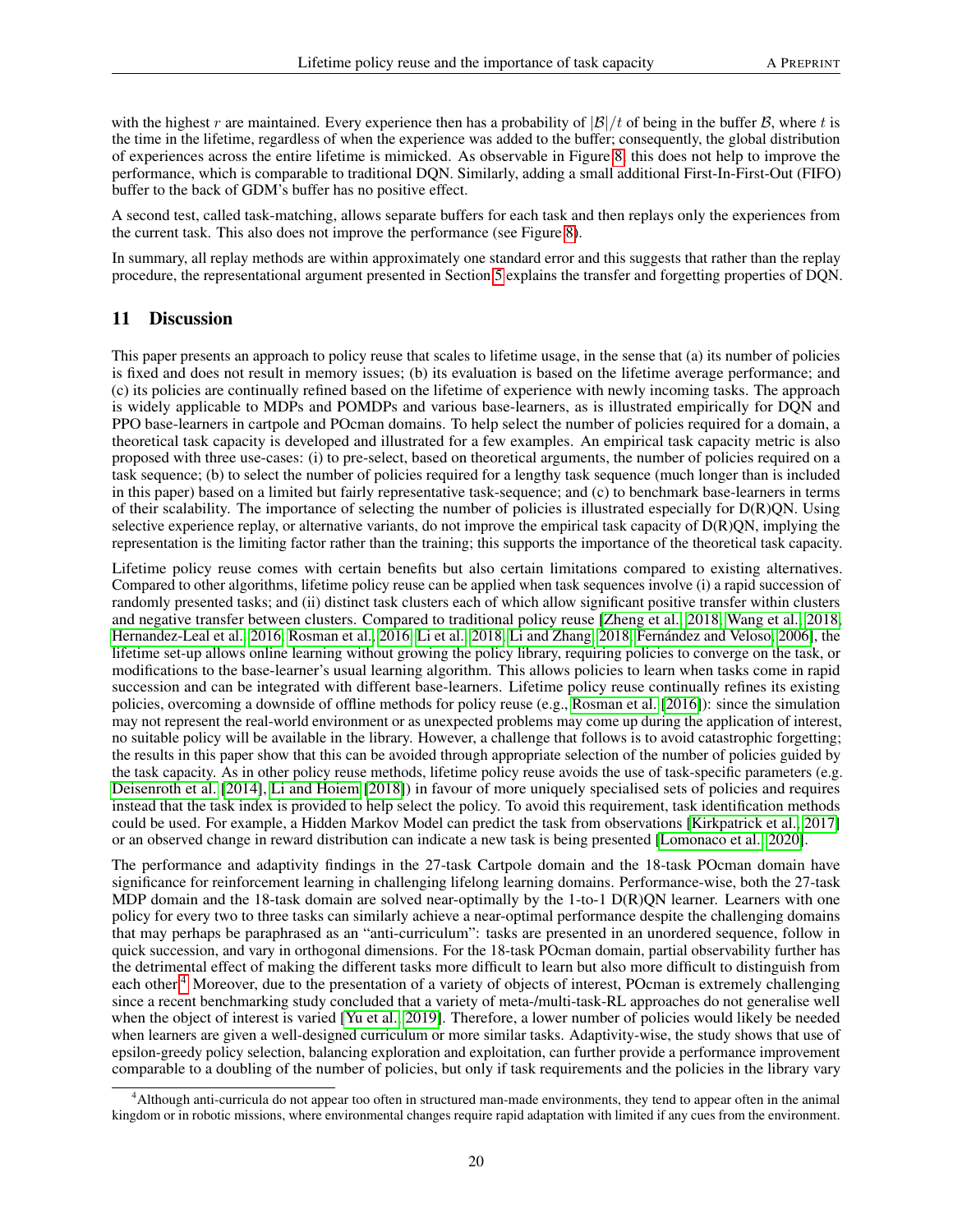widely. This finding illustrates the feasibility of adaptively selecting a limited number of policies while refining them; so far, studies incorporating adaptivity over policies have used static policy libraries which are only changed by adding newly converged policies and which are based on Markov Decision Processes, or have used a large amount of policies developed in an off-line stage of learning [\[Fernández and Veloso, 2006,](#page-21-20) [Rosman et al., 2016,](#page-21-19) [Cully et al., 2015\]](#page-24-0). In summary, adaptive policy selection with continual refinement based on the lifetime average performance may be a promising solution to solving challenging lifelong learning sequences.

The theoretical task capacity provides a representational argument for why only a limited number of tasks can be solved by a single policy. That is, while a single policy can represent the optimal behaviour required for any one particular task, it can only represent the optimal behaviours for a limited number of tasks due to the conflicting state-action pairs that are required for different tasks. The empirical results show that the theoretical task capacity is one of the key limiting factors. The difficulty of epsilon-optimality over many tasks is illustrated for D(R)QN and PPO as a low-policy PPO could learn all tasks with low accuracy while a high-policy D(R)QN could learn all tasks with high accuracy. PPO's objective function is clipped specifically to stimulate monotonic improvement over time [\[Schulman et al., 2017\]](#page-23-8). This slow learning allows time to learn new patterns without erasing previously learned patterns and rather than representing a few tasks optimally, the policy represents a wide set of tasks sub-optimally. By contrast, the D(R)QN objective allows more aggressive weight updates resulting in either a near-optimal performance if a sufficient number of policies allows all tasks to be represented near-optimally, or in strong catastrophic interference and negative transfer otherwise. Other supporting evidence for the importance of theoretical task capacity is that selective experience replay [\[Isele and Cosgun,](#page-21-10) [2018\]](#page-21-10) or other modifications to experience replay do not improve single-policy D(R)QN.

# 12 Conclusion

Reinforcement learners may be subjected to a long sequence of unknown tasks. In this lifelong learning setting, a challenge is to avoid catastrophic forgetting, where learning of previous tasks is undone, and to stimulate selective transfer, such that the knowledge gained on learned tasks can be beneficial on new tasks. Rather than learning a single reinforcement learning policy on all tasks, it may be beneficial to specialise multiple policies each to a subset of the tasks. This paper develops a methodology for *lifetime policy reuse*, in which a fixed number of policies is continually refined throughout the lifetime. Lifetime policy reuse avoids temporary policies, making it applicable to computationally expensive base-learners such as deep reinforcement learners in challenging lifelong learning sequences. To optimise scalability, in terms of memory, learning speed, and asymptotic performance across the lifetime of incoming tasks, taking the lowest number of policies that achieves near-optimal lifetime performance on all tasks is desirable; therefore, the proposed approach to lifetime policy reuse pre-selects the number of policies based on the newly defined *task capacity*. Theoretical and empirical task capacity metrics are proposed and illustrated. Lifetime policy reuse is illustrated on 18-task sequences of POMDPs and 27-task sequences of MDPs. Empirical results show that DQN-based learners are more sensitive to the number of policies and that this sensitivity cannot be explained by the replay procedure. Instead, the purely representational argument based on theoretical task capacity explains in large part the catastrophic forgetting observed in both domains and the negative transfer in the POcman domain. With adequate selection of the number of policies based on theoretical or empirical task capacity, lifetime policy reuse of D(R)QN policies achieves near-optimal performance on all tasks and is highly beneficial compared to single-policy D(R)QN; in the POcman domain, for example, the final performance exceeds that of the single-policy DRQN by a factor of 35-133. PPO finds fewer benefits from pre-selection as its slower monotonic improvement allows it to learn on all tasks with lower number of policies but with lower accuracy. In summary, empirical findings validate the approach for lifetime policy reuse and suggest using D(R)QN for large library sizes and PPO for smaller library sizes.

### Acknowledgements

This research was funded by the Engineering and Physical Sciences Research Council and by Lloyd's Register Foundation. The authors thank Nicholas Townsend for comments on an early draft of this paper and acknowledge the use of the IRIDIS High Performance Computing Facility and associated support services at the University of Southampton.

### References

<span id="page-20-0"></span>Matthew E Taylor and Peter Stone. Transfer Learning for Reinforcement Learning Domains : A Survey. *Journal of Machine Learning Research*, 10:1633–1685, 2009.

<span id="page-20-1"></span>Sinno Jialin Pan and Qiang Yang. A survey on transfer learning. *IEEE Transactions on Knowledge and Data Engineering*, 22(10):1345–1359, 2010. ISSN 10414347. doi[:10.1109/TKDE.2009.191.](https://doi.org/10.1109/TKDE.2009.191)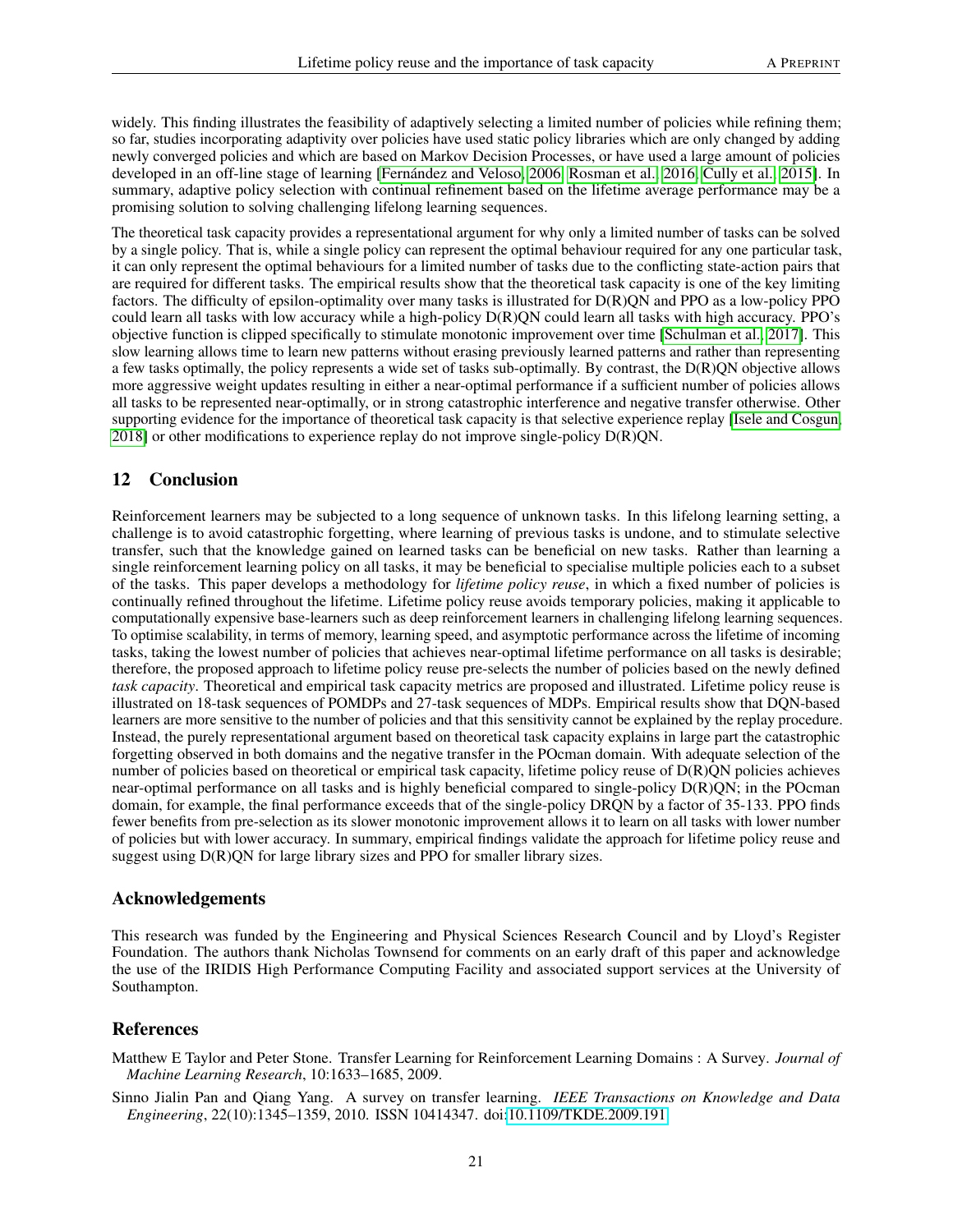- <span id="page-21-0"></span>Alessandro Lazaric. *Transfer in Reinforcement Learning: a Framework and a Survey*, volume 12. 2013. ISBN 978-3-642-27644-6. doi[:10.1007/978-3-642-27645-3.](https://doi.org/10.1007/978-3-642-27645-3) URL [http://link.springer.com/10.1007/](http://link.springer.com/10.1007/978-3-642-27645-3) [978-3-642-27645-3](http://link.springer.com/10.1007/978-3-642-27645-3).
- <span id="page-21-1"></span>Robert M. French. Semi-distributed Representations and Catastrophic Forgetting in Connectionist Networks. *Connection Science*, 4(3-4):365–377, 1992. ISSN 13600494. doi[:10.1080/09540099208946624.](https://doi.org/10.1080/09540099208946624) URL [https://doi.org/10.](https://doi.org/10.1080/09540099208946624) [1080/09540099208946624](https://doi.org/10.1080/09540099208946624).
- <span id="page-21-2"></span>Michael E. Hasselmo. Avoiding Catastrophic Forgetting. *Trends in Cognitive Sciences*, 21(6):407–408, 2017. ISSN 1879307X. doi[:10.1016/j.tics.2017.04.001.](https://doi.org/10.1016/j.tics.2017.04.001) URL <http://dx.doi.org/10.1016/j.tics.2017.04.001>.
- <span id="page-21-3"></span>Sebastian Thrun and Anton Schwartz. Finding Structure in Reinforcement Learning. In *Advances in Neural Information Processing Systems*, pages 385–392, 1995.
- <span id="page-21-4"></span>Daniel L. Silver, Qiang Yang, and Lianghao Li. Lifelong Machine Learning Systems : Beyond Learning Algorithms. *2013 AAAI Spring Symposium Series*, pages 49–55, 2013.
- <span id="page-21-5"></span>Zhiyuan Chen and Bing Liu. *Lifelong Machine Learning*. Morgan & Claypool Publishers, 2016.
- <span id="page-21-6"></span>James Kirkpatrick, Razvan Pascanu, Neil Rabinowitz, Joel Veness, Guillaume Desjardins, and Andrei A Rusu. Overcoming catastrophic forgetting in neural networks. *Proceedings of the National Academy of Sciences of the United States of America*, 114(13):3521–3526, 2017. doi[:10.1073/pnas.1611835114.](https://doi.org/10.1073/pnas.1611835114)
- <span id="page-21-7"></span>Heechul Jung, Jeongwoo Ju, Minju Jung, and Junmo Kim. Less-forgetful Learning for Domain Expansion in Deep Neural Networks. In *The Thirty-Second AAAI Conference on Artificial Intelligence (AAAI-18)*, pages 3358–3365, 2017. URL <http://arxiv.org/abs/1711.05959>.
- <span id="page-21-8"></span>Zhizhong Li and Derek Hoiem. Learning without Forgetting. *IEEE Transactions on Pattern Analysis and Machine Intelligence*, 40(12):2935–2947, 2018. doi[:10.1109/TPAMI.2017.2773081.](https://doi.org/10.1109/TPAMI.2017.2773081)
- <span id="page-21-9"></span>Andrei A. Rusu, Neil C. Rabinowitz, Guillaume Desjardins, Hubert Soyer, James Kirkpatrick, Koray Kavukcuoglu, Razvan Pascanu, and Raia Hadsell. Progressive Neural Networks. *arXiv preprint*, pages 1–5, 2016. URL [http:](http://arxiv.org/abs/1606.04671) [//arxiv.org/abs/1606.04671](http://arxiv.org/abs/1606.04671).
- <span id="page-21-10"></span>David Isele and Akansel Cosgun. Selective Experience Replay for Lifelong Learning. In *The Thirty-Second AAAI Conference on Artificial Intelligence (AAAI-18)*, pages 3302–3309, 2018. URL [http://arxiv.org/abs/1802.](http://arxiv.org/abs/1802.10269) [10269](http://arxiv.org/abs/1802.10269).
- <span id="page-21-11"></span>Tom Schaul, Dan Horgan, Karol Gregor, and David Silver. Universal Value Function Approximators. In *ICML'15 Proceedings of the 32nd International Conference on International Conference on Machine Learning*, pages 1312– 1320, Lille, France, 2015.
- <span id="page-21-12"></span>Marc Peter Deisenroth, Peter Englert, Jan Peters, Dieter Fox, and M L Feb. Multi-Task Policy Search. In *IEEE International Conference on Robotics & Automation (ICRA)*, pages 3876–3881, Hong Kong, China, 2014. ISBN 9781479936854.
- <span id="page-21-13"></span>Volodymyr Mnih, Koray Kavukcuoglu, David Silver, Andrei A. Rusu, Joel Veness, Marc G. Bellemare, Alex Graves, Martin Riedmiller, Andreas K. Fidjeland, Georg Ostrovski, Stig Petersen, Charles Beattie, Amir Sadik, Ioannis Antonoglou, Helen King, Dharshan Kumaran, Daan Wierstra, Shane Legg, and Demis Hassabis. Human-level control through deep reinforcement learning. *Nature*, 518(7540):529–533, 2015. ISSN 14764687. doi[:10.1038/nature14236.](https://doi.org/10.1038/nature14236)
- <span id="page-21-14"></span>Wang Chi Cheung, David Simchi-Levi, and Ruihao Zhu. Reinforcement learning for non-stationary Markov decision processes: The blessing of (more) optimism. *arXiv*, 2020. ISSN 23318422.
- <span id="page-21-15"></span>Erwan Lecarpentier and Emmanuel Rachelson. Non-stationary Markov Decision Processes a worst-case approach using model-based reinforcement learning. *arXiv*, 2019. ISSN 23318422.
- <span id="page-21-16"></span>Yue Wang, Qi Meng, Wei Cheng, Yuting Liug, Zhi-Ming Ma, and Tie-Yan Liu. Target Transfer Q-Learning and Its Convergence Analysis. *AAAI technical report*, 2018. URL <http://arxiv.org/abs/1809.08923>.
- <span id="page-21-17"></span>Siyuan Li, Fangda Gu, Guangxiang Zhu, and Chongjie Zhang. Context-Aware Policy Reuse. *arXiv preprint*, 2018. URL <http://arxiv.org/abs/1806.03793>.
- <span id="page-21-18"></span>Siyuan Li and Chongjie Zhang. An optimal online method of selecting source policies for reinforcement learning. *32nd AAAI Conference on Artificial Intelligence, AAAI 2018*, pages 3562–3570, 2018.
- <span id="page-21-19"></span>Benjamin Rosman, Majd Hawasly, and Subramanian Ramamoorthy. Bayesian policy reuse. *Machine Learning*, 104(1): 99–127, 2016. ISSN 15730565. doi[:10.1007/s10994-016-5547-y.](https://doi.org/10.1007/s10994-016-5547-y)
- <span id="page-21-20"></span>Fernando Fernández and Manuela Veloso. Probabilistic policy reuse in a reinforcement learning agent. In *International Conference on Autonomous Agents and Multiagent Systems (AAMAS'06)*, page 720, 2006. ISBN 1595933034. doi[:10.1145/1160633.1160762.](https://doi.org/10.1145/1160633.1160762)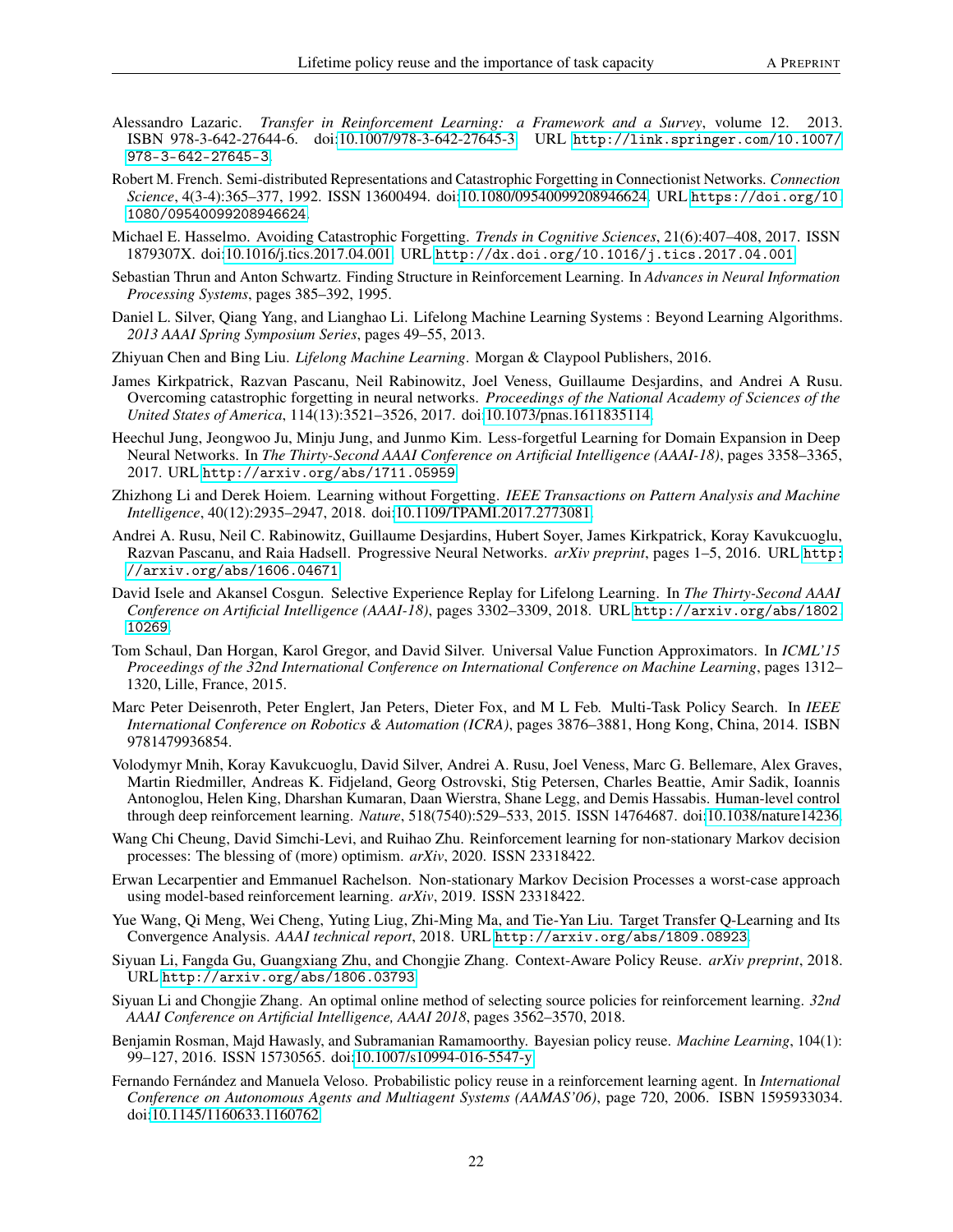- <span id="page-22-0"></span>Christopher J C H Watkins and Peter Dayan. Q-learning. *Machine Learning*, 8(3-4):279–292, 1992. ISSN 0885-6125. doi[:10.1007/BF00992698.](https://doi.org/10.1007/BF00992698) URL <http://link.springer.com/10.1007/BF00992698>.
- <span id="page-22-1"></span>Pablo Hernandez-Leal, Benjamin Rosman, Matthew E. Taylor, L. Enrique Sucar, and Enrique Munoz De Cote. A Bayesian approach for learning and tracking switching, non-stationary opponents. In *Proceedings of the International Joint Conference on Autonomous Agents and Multiagent Systems, AAMAS*, pages 1315–1316, 2016. ISBN 9781450342391.
- <span id="page-22-2"></span>David Abel, Yuu Jinna, Yue Guo, George Konidaris, and Michael L. Littman. Policy and Value Transfer in Lifelong Reinforcement Learning. In *Proceedings of the 35th International Conference on Machine Learning*, pages 1–10, Stockholm, Sweden, 2018. ISBN 9781510867963. URL [http://proceedings.mlr.press/v80/abel18b.](http://proceedings.mlr.press/v80/abel18b.html{%}0Apapers3://publication/uuid/E87946E1-E773-4F3F-A2ED-DB27A9AA07AB{%}0Apapers3://publication/uuid/10AF8A01-9E65-4382-AF99-B104574D95F4) [html{%}0Apapers3://publication/uuid/E87946E1-E773-4F3F-A2ED-DB27A9AA07AB{%}0Apapers3:](http://proceedings.mlr.press/v80/abel18b.html{%}0Apapers3://publication/uuid/E87946E1-E773-4F3F-A2ED-DB27A9AA07AB{%}0Apapers3://publication/uuid/10AF8A01-9E65-4382-AF99-B104574D95F4) [//publication/uuid/10AF8A01-9E65-4382-AF99-B104574D95F4](http://proceedings.mlr.press/v80/abel18b.html{%}0Apapers3://publication/uuid/E87946E1-E773-4F3F-A2ED-DB27A9AA07AB{%}0Apapers3://publication/uuid/10AF8A01-9E65-4382-AF99-B104574D95F4).
- <span id="page-22-3"></span>Chelsea Finn, Pieter Abbeel, and Sergey Levine. Model-Agnostic Meta-Learning for Fast Adaptation of Deep Networks. In *Proceedings of the 34th International Conference on Machine Learning*, Sydney, Australia, 2017.
- <span id="page-22-4"></span>A Wilson, A Fern, S Ray, and P Tadepalli. Multi-task reinforcement learning: a hierarchical Bayesian approach. *Proceedings of the 24th international conference on Machine learning*, pages 1015–1022, 2007. doi[:10.1145/1273496.1273624.](https://doi.org/10.1145/1273496.1273624) URL <http://dl.acm.org/citation.cfm?id=1273624>.
- <span id="page-22-5"></span>George Konidaris, Ilya Scheidwasser, and Andrew G. Barto. Transfer in reinforcement learning via shared features. *Journal of Machine Learning Research*, 13(1):1333–1371, 2012. ISSN 15324435. URL [http://dl.acm.org/citation.cfm?id=2503308.2343689{%}5Cnhttp://dl.acm.org/](http://dl.acm.org/citation.cfm?id=2503308.2343689{%}5Cnhttp://dl.acm.org/ft{_}gateway.cfm?id=2343689{&}type=pdf) [ft{\\_}gateway.cfm?id=2343689{&}type=pdf](http://dl.acm.org/citation.cfm?id=2503308.2343689{%}5Cnhttp://dl.acm.org/ft{_}gateway.cfm?id=2343689{&}type=pdf).
- <span id="page-22-6"></span>Sebastian Thrun and Joseph O Sullivan. Clustering Learning Tasks and the Selective Cross-Task Transfer of Knowledge. Technical report, School of Computer Science, Carnegie Mellon University, Pittsburgh, USA, 1995.
- <span id="page-22-7"></span>Emma Brunskill and Lihong Li. PAC-inspired Option Discovery in Lifelong Reinforcement Learning. In *Proceedings of the 31st International Conference on Machine Learning*, volume 32, pages 316–324, Beijing, China, 2014. JMLR: W{&}CP. ISBN 9781634393973.
- <span id="page-22-8"></span>Chen Tessler, Shahar Givony, Tom Zahavy, Daniel J Mankowitz, and Shie Mannor. A Deep Hierarchical Approach to Lifelong Learning in Minecraft. *arXiv*, pages 1–6, 2016. URL <http://arxiv.org/abs/1604.07255>.
- <span id="page-22-9"></span>Siyuan Li, Rui Wang, Minxue Tang, and Chongjie Zhang. Hierarchical reinforcement learning with advantage-based auxiliary rewards. In *arXiv*, Vancouver, Canada, 2019.
- <span id="page-22-10"></span>Andrew Levy, Robert Platt, George Konidaris, and Kate Saenko. Learning multi-level hierarchies with hindsight. *7th International Conference on Learning Representations, ICLR 2019*, pages 1–16, 2019.
- <span id="page-22-11"></span>S. Hochreiter, A.S. Younger, and P.R. Conwell. Learning to learn using gradient descent. In *Lecture Notes in Computer Science 2130, Proc. Intl. Conf. on Artificial Neural Networks (ICANN-2001*, pages 87–94. Springer, 2001. ISBN 3-540-42486-5. doi[:10.1007/3-540-44668-0.](https://doi.org/10.1007/3-540-44668-0)
- <span id="page-22-12"></span>Marcin Andrychowicz, Misha Denil, Sergio Gómez Colmenarejo, and Matthew W Hoffman. Learning to learn by gradient descent by gradient descent. In *30th Conference on Neural Information Processing Systems (NIPS 2016)*, pages 1–17, 2016.
- <span id="page-22-13"></span>Tianbing Xu, Qiang Liu, Liang Zhao, and Jian Peng. Learning to explore via meta-policy gradient. In *35th International Conference on Machine Learning, ICML 2018*, volume 12, pages 8686–8706, Stockholm, Sweden, 2018. ISBN 9781510867963.
- <span id="page-22-14"></span>Matthew Riemer, Ignacio Cases, Robert Ajemian, Miao Liu, Irina Rish, Yuhai Tu, and Gerald Tesauro. Learning to learn without forgetting by maximizing transfer and minimizing interference. *arXiv preprint arXiv:1810.11910*, pages 1–31, 2019. ISSN 23318422.
- <span id="page-22-15"></span>David M. Bossens, Nick C. Townsend, and Adam J. Sobey. Learning to learn with active adaptive perception. *Neural Networks*, 115:30–49, 2019. ISSN 0893-6080. doi[:10.1016/J.NEUNET.2019.03.006.](https://doi.org/10.1016/J.NEUNET.2019.03.006) URL [https://www.](https://www.sciencedirect.com/science/article/pii/S0893608019300796) [sciencedirect.com/science/article/pii/S0893608019300796](https://www.sciencedirect.com/science/article/pii/S0893608019300796).
- <span id="page-22-16"></span>Abhishek Naik, Roshan Shariff, Niko Yasui, Hengshuai Yao, and Richard S. Sutton. Discounted reinforcement learning is not an optimization problem. In *Optimization Foundations for Reinforcement Learning Workshop at NeurIPS 2019*, pages 1–7, Vancouver, Canada, 2019.
- <span id="page-22-17"></span>Eduardo D Sontag. VC dimension of neural networks. *NATO ASI Series F Computer and Systems Sciences*, 168: 69–96, 1998. ISSN 1098-6596. doi[:10.1017/CBO9781107415324.004.](https://doi.org/10.1017/CBO9781107415324.004) URL [http://citeseerx.ist.psu.edu/](http://citeseerx.ist.psu.edu/viewdoc/download?doi=10.1.1.63.9443{&}rep=rep1{&}type=pdf) [viewdoc/download?doi=10.1.1.63.9443{&}rep=rep1{&}type=pdf](http://citeseerx.ist.psu.edu/viewdoc/download?doi=10.1.1.63.9443{&}rep=rep1{&}type=pdf).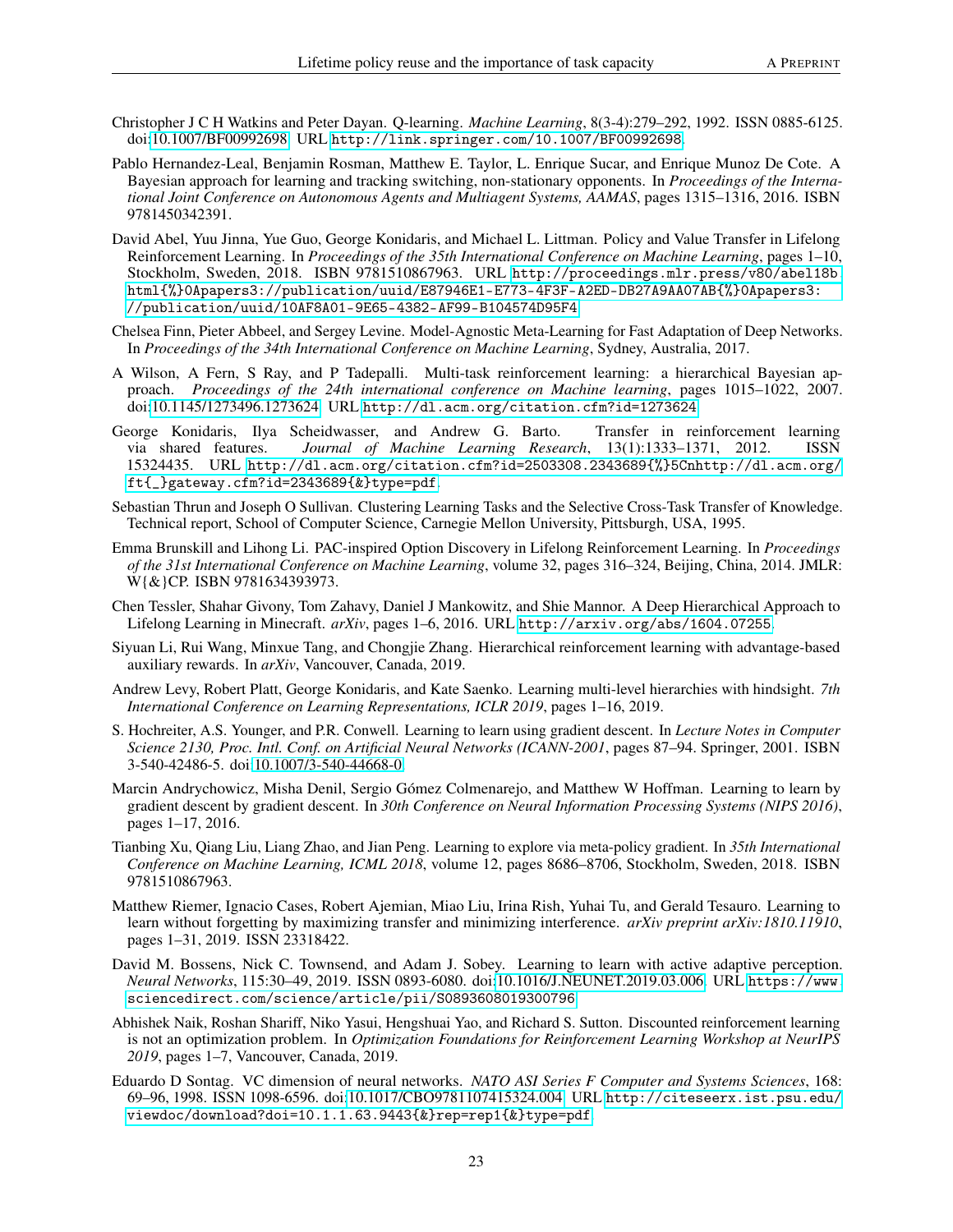- <span id="page-23-0"></span>Nadav Cohen, Or Sharir, Ronen Tamari, and Amnon Shashua. Analysis and Design of Convolutional Networks. Technical Report May, Intel Collaborative Research Institute for Computational Intelligence (ICRI-CI), 2017.
- <span id="page-23-1"></span>David E. Rumelhart, Geoffrey E. Hinton, and Ronald J. Williams. Learning representations by back-propagating errors. *Nature*, 323(5):534–536, 1986. ISSN 0008-4212. URL <http://www.ncbi.nlm.nih.gov/pubmed/134>.
- <span id="page-23-2"></span>Matthew Hausknecht and Peter Stone. Deep Recurrent Q-Learning for Partially Observable MDPs. In *AAAI Fall Symposium Series*, pages 29–37. AAAI, 2015. ISBN 9781577357520.
- <span id="page-23-3"></span>Christopher Schulze and Marcus Schulze. ViZDoom: DRQN with Prioritized Experience Replay, Double-Q Learning, & Snapshot Ensembling. In *Proceedings of SAI Intelligent Systems Conference*, pages 1–17, 2018. URL [http:](http://arxiv.org/abs/1801.01000) [//arxiv.org/abs/1801.01000](http://arxiv.org/abs/1801.01000).
- <span id="page-23-4"></span>Guillaume Lample and Devendra Singh Chaplot. Playing FPS Games with Deep Reinforcement Learning. In *Thirty-First AAAI Conference on Artificial Intelligence.*, pages 2140–2146, 2017. URL <http://arxiv.org/abs/1609.05521>.
- <span id="page-23-5"></span>Devendra Singh Chaplot and Guillaume Lample. Arnold: An Autonomous Agent to play FPS Games. *Thirty-First AAAI Conference on Artificial Intelligence. Foerster,*, pages 2–3, 2017. URL <http://arxiv.org/abs/1507.06527>.
- <span id="page-23-6"></span>Sepp Hochreiter and Juergen H. Schmidhuber. Long short-term memory. *Neural Computation*, 9(8):1–32, 1997. ISSN 0899-7667. doi[:10.1162/neco.1997.9.8.1735.](https://doi.org/10.1162/neco.1997.9.8.1735)
- <span id="page-23-7"></span>Steven Kapturowski, Georg Ostrovski, John Quan, Rémi Munos, and Will Dabney. Recurrent experience replay in distributed reinforcement learning. *7th International Conference on Learning Representations, ICLR 2019*, pages 1–19, 2019.
- <span id="page-23-8"></span>John Schulman, Filip Wolski, Prafulla Dhariwal, Alec Radford, and Oleg Klimov. Proximal Policy Optimization Algorithms. *arXiv preprint*, pages 1–12, 2017. ISSN 03043878. doi[:10.1016/j.jdeveco.2016.04.001.](https://doi.org/10.1016/j.jdeveco.2016.04.001) URL [http:](http://arxiv.org/abs/1707.06347) [//arxiv.org/abs/1707.06347](http://arxiv.org/abs/1707.06347).
- <span id="page-23-9"></span>Yuri Burda, Amos Storkey, Trevor Darrell, and Alexei A Efros. Large-Scale Study of Curiosity-Driven Learning. *arXiv preprint*, pages 1–15, 2018.
- <span id="page-23-10"></span>Nicolas Heess, Dhruva TB, Srinivasan Sriram, Jay Lemmon, Josh Merel, Greg Wayne, Yuval Tassa, Tom Erez, Ziyu Wang, S. M. Ali Eslami, Martin Riedmiller, and David Silver. Emergence of Locomotion Behaviours in Rich Environments. *arXiv preprint*, 2017. URL <http://arxiv.org/abs/1707.02286>.
- <span id="page-23-11"></span>Alex Nichol, Vicki Pfau, Christopher Hesse, Oleg Klimov, and John Schulman. Gotta Learn Fast: A New Benchmark for Generalization in RL. *arXiv preprint*, pages 1–21, 2018. URL <http://arxiv.org/abs/1804.03720>.
- <span id="page-23-12"></span>John Schulman, Philipp Moritz, Sergey Levine, Michael I Jordan, and Pieter Abbeel. High-dimensional Continuous Control Using Generalised Advantage Estimation. In *Proceedings of the International Conference on Learning Representations (ICLR 2016)*, 2016.
- <span id="page-23-13"></span>Jordi Bieger, Kristinn R. Thorisson, Bas R. Steunebrink, Trostur Thorarensen, and Jona S. Sigurdardottir. Evaluation of General-Purpose Artificial Intelligence : Why, What & How. In *EGPAI 2016 - Evaluating General-Purpose A.I., Workshop held in conjuction with the European Conference on Artificial Intelligence*, The Hague, The Netherlands, 2016.
- <span id="page-23-14"></span>Andrew Kachites McCallum. *Reinforcement Learning with Selective Perception and Hidden State*. PhD thesis, University of Rochester, 1995.
- <span id="page-23-15"></span>Juergen H. Schmidhuber. A general method for incremental self-improvement and multi-agent learning. In Xin Yao, editor, *Evolutionary Computation: Theory and Applications.*, volume 1, chapter 3, pages 81–123. World Scientific, 1999. ISBN 9788578110796.
- <span id="page-23-16"></span>Joel Veness, Kee Siong Ng, Marcus Hutter, William Uther, and David Silver. A Monte-Carlo AIXI approximation. *Journal of Artificial Intelligence Research*, 40:95–142, 2011. ISSN 10769757. doi[:10.1613/jair.3125.](https://doi.org/10.1613/jair.3125)
- <span id="page-23-17"></span>University of Southampton. The Iridis Compute Cluster, 2017. URL [https://www.southampton.ac.uk/](https://www.southampton.ac.uk/isolutions/staff/iridis.page) [isolutions/staff/iridis.page](https://www.southampton.ac.uk/isolutions/staff/iridis.page).
- <span id="page-23-18"></span>Yan Zheng, Zhaopeng Meng, Jianye Hao, Zongzhang Zhang, Tianpei Yang, and Changjie Fan. A deep Bayesian policy reuse approach against non-stationary agents. *Advances in Neural Information Processing Systems*, pages 954–964, 2018. ISSN 10495258.
- <span id="page-23-19"></span>Vincenzo Lomonaco, Karan Desai, Eugenio Culurciello, and Davide Maltoni. Continual reinforcement learning in 3D non-stationary environments. *IEEE Computer Society Conference on Computer Vision and Pattern Recognition Workshops*, 2020-June:999–1008, 2020. ISSN 21607516. doi[:10.1109/CVPRW50498.2020.00132.](https://doi.org/10.1109/CVPRW50498.2020.00132)
- <span id="page-23-20"></span>Tianhe Yu, Deirdre Quillen, Zhanpeng He, Ryan Julian, Karol Hausman, Chelsea Finn, and Sergey Levine. Meta-world: A benchmark and evaluation for multi-task and meta reinforcement learning. *arXiv*, (CoRL):1–18, 2019. ISSN 23318422.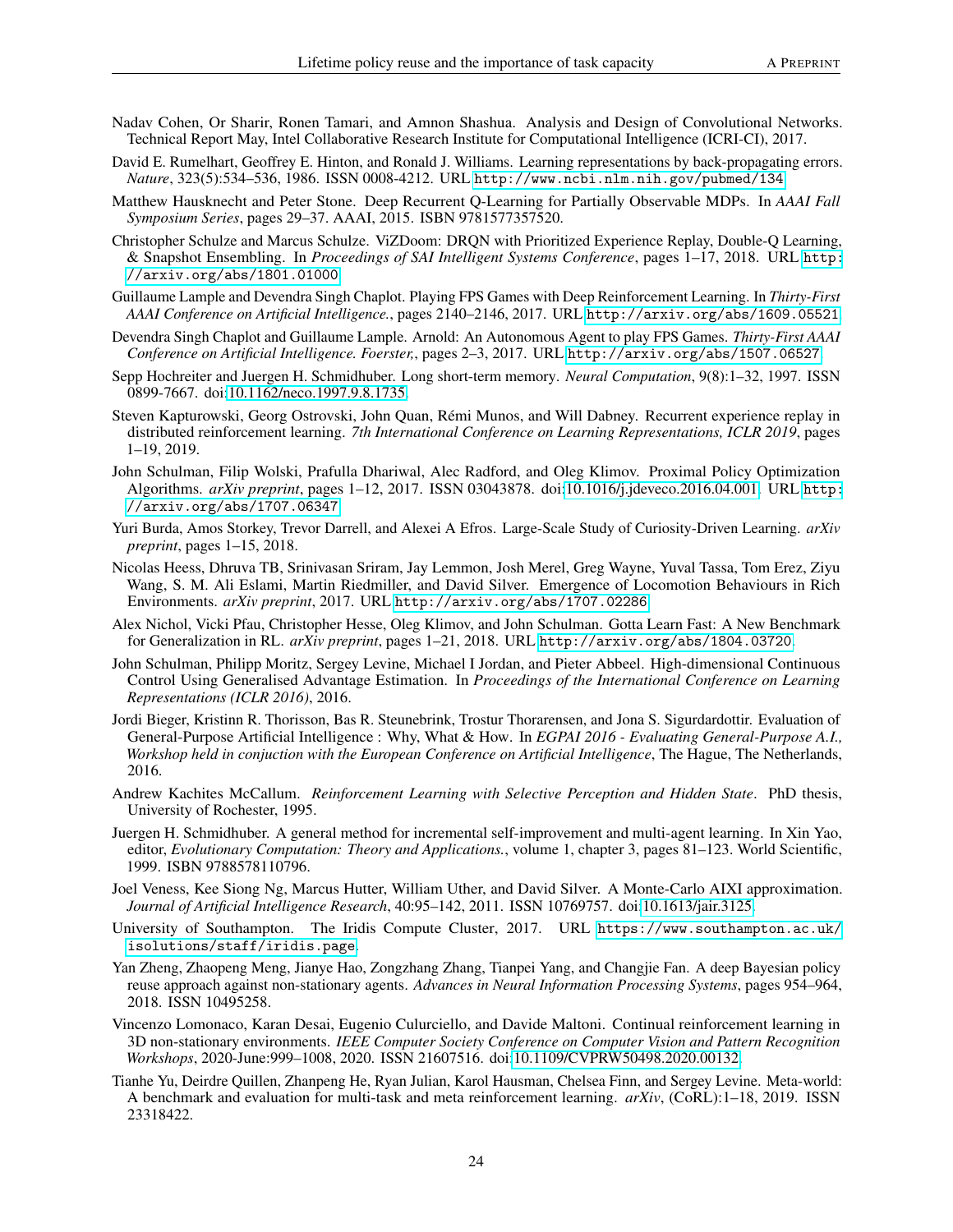- <span id="page-24-0"></span>Antoine Cully, Jeff Clune, Danesh Tarapore, and Jean Baptiste Mouret. Robots that can adapt like animals. *Nature*, 521 (7553):503–507, 2015. ISSN 14764687. doi[:10.1038/nature14422.](https://doi.org/10.1038/nature14422)
- <span id="page-24-1"></span>Matthew D. Zeiler. ADADELTA: An Adaptive Learning Rate Method. *arXiv preprint*, pages 1–6, 2012. URL <http://arxiv.org/abs/1212.5701>.
- <span id="page-24-2"></span>Diederik P Kingma and Jimmy Lei Ba. Adam: A method for Stochastic Optimisation. In *International Conference on Learning Representations (ICLR 2015)*, pages 1–15, 2015.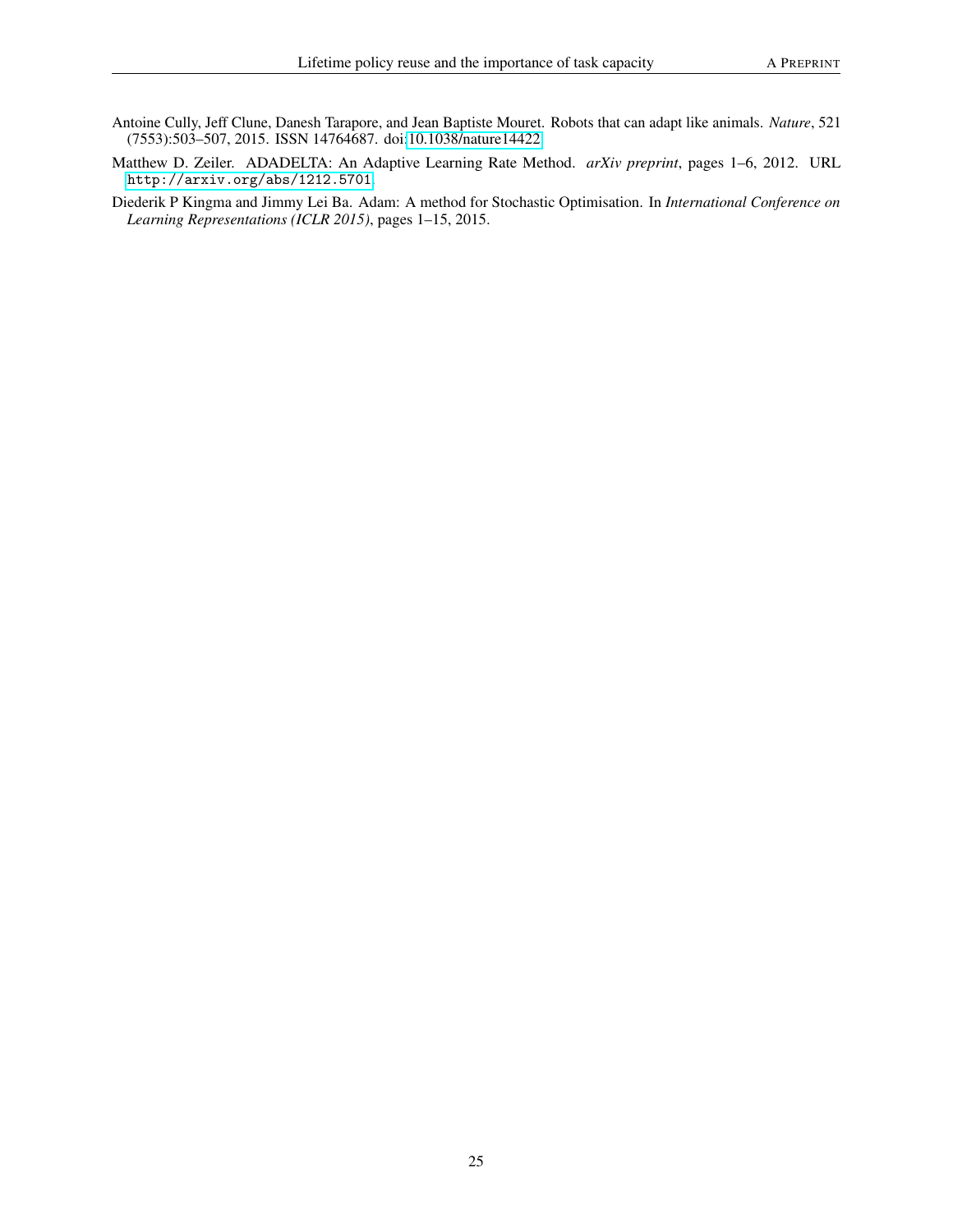# Appendix A: Implementation details

### Starting coordinates of the 18-task POcman domain

Taking  $x$  increasing to the east and  $y$  increasing to the south, static main objects were initialised randomly from a set of coordinates:  $\{(3, 3), (5, 3)\}$  in the cheese maze;  $\{(6, 1), (9, 1), (9, 6)\}$  in Sutton's maze;  $\{(1, 1), (1, 7), (7, 1), (7, 7)\}$ in the pacman topology. This implies a general search strategy should be used, rather than the memorisation of a single path. Similar to the original tasks, the learner's initial position is  $(1, 2)$  for the cheese-maze,  $(1, 3)$  in Sutton's maze, and  $(4, 7)$  for the pacman task. The initial location of dynamic objects, similar to pacman ghosts, is based on a single home position, which is the central bottom location  $(3, 3)$  for the cheese maze, the top-right location  $(9, 1)$  for Sutton's maze, and the above-centre location  $(4, 3)$  for the pacman topology.

#### Base-learners

Code from <https://github.com/flyyufelix/VizDoom-Keras-RL/> and [https://github.com/magnusja/](https://github.com/magnusja/ppo/) [ppo/](https://github.com/magnusja/ppo/) are taken as a template, and then modified to use with multiple policies, and to match the original papers [\[Hausknecht and Stone, 2015,](#page-23-2) [Schulman et al., 2017\]](#page-23-8): for DRQN, a slowly changing target value-function; for PPO, the set-up similar to the Atari experiments in [\[Schulman et al., 2017\]](#page-23-8), where actions are discrete, non-output layers are shared and the objective include additional terms for the value function and the entropy coefficient. Parameter settings mentioned in Table [3](#page-25-0) and Table [5](#page-26-0) are chosen based on the original papers and any other modifications are chosen based on a limited tuning procedure based on partial runs of the lifelong learning domain; this is illustrated for the learning rate hyperparameter of PPO and D(R)QN in Table [4](#page-26-1) and Table [6.](#page-26-2) No annealing of parameters was done to keep the various conditions comparable. To suit the domains where observations have no spatial correlations, convolutional layers are replaced by a single densely connected layer. In partially observable environments, an LSTM tanh layer [\[Hochreiter and Schmidhuber, 1997\]](#page-23-6) is used; otherwise this LSTM layer is replaced by a dense RELU layer with equal number of 80 neurons.

| <b>Base-learner</b> | <b>Parameter</b>              | <b>Setting</b>                    |  |
|---------------------|-------------------------------|-----------------------------------|--|
| All                 | hidden layers                 | 80 (Dense RELU) - 80 (Dense RELU) |  |
|                     | discount                      | 0.99                              |  |
| <b>DQN</b>          | batch size                    | 10                                |  |
|                     | update frequency              | once every 4 time steps           |  |
|                     | replay memory size            | 400,000 experiences               |  |
|                     | optimisation algorithm        | AdaDelta [Zeiler, 2012]           |  |
|                     | momentum                      | 0.95                              |  |
|                     | learning rate                 | 0.1                               |  |
|                     | exploration rate              | 0.2                               |  |
|                     | clip gradient                 | absolute value exceeding 10       |  |
|                     | replay start                  | 50,000 time steps                 |  |
|                     | target update frequency       | once every 10,000 time steps      |  |
| <b>PPO</b>          | optimisation algorithm        | Adam [Kingma and Ba, 2015]        |  |
|                     | learning rate                 | 0.00025                           |  |
|                     | batch size                    | 34                                |  |
|                     | update frequency              | once at end of episode            |  |
|                     | epochs                        | 10                                |  |
|                     | clip gradient                 | norm exceeding 1.0                |  |
|                     | GAE parameter                 | 0.95                              |  |
|                     | clipped objective coefficient | 0.10                              |  |
|                     | value function coefficient    |                                   |  |
|                     | entropy coefficient           | 0.01                              |  |
|                     |                               |                                   |  |

<span id="page-25-0"></span>Table 3: *Parameter settings for the base-learners on the 27-task Cartpole MDP domain. "All" denotes settings common to all base-learners.*